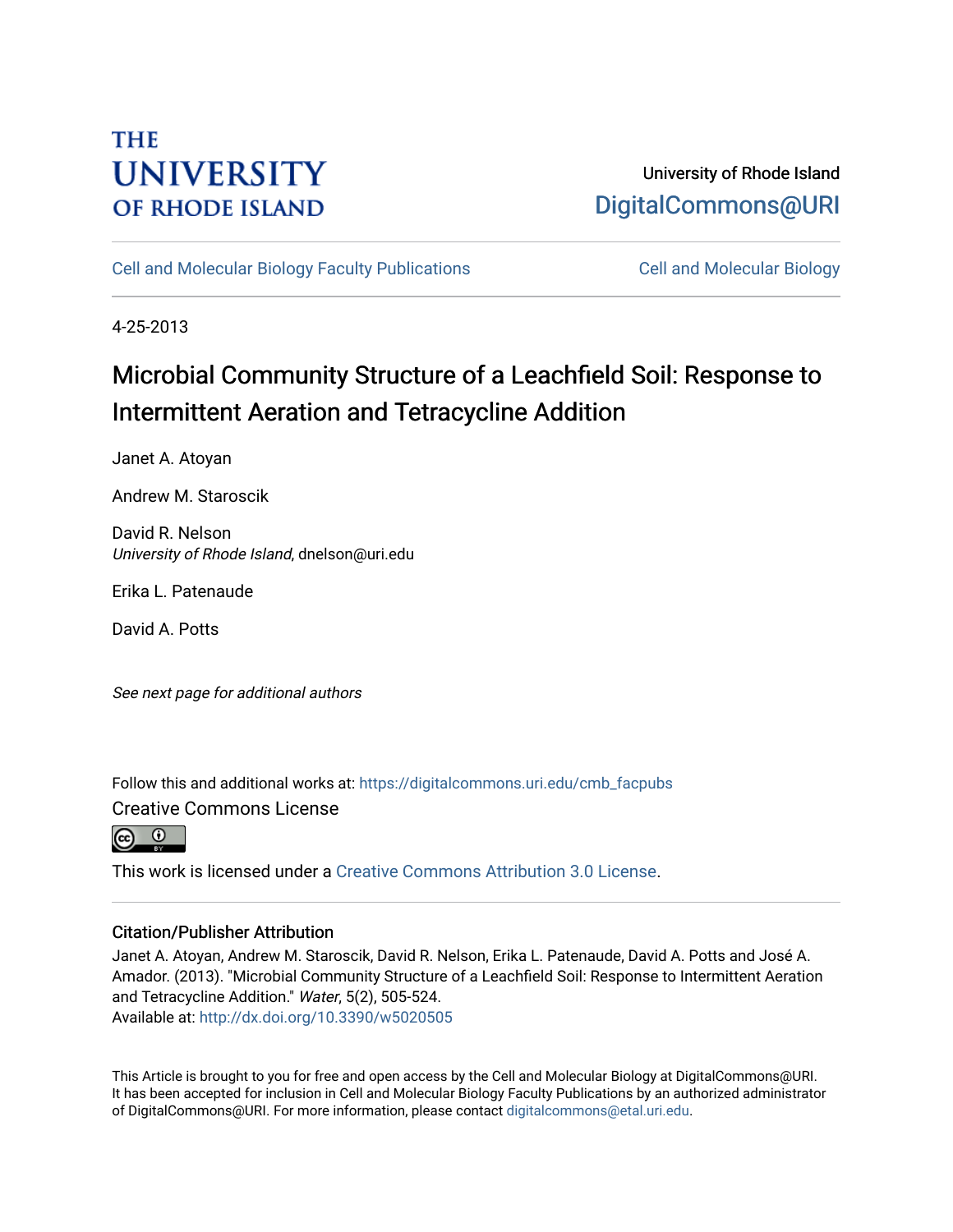### Authors

Janet A. Atoyan, Andrew M. Staroscik, David R. Nelson, Erika L. Patenaude, David A. Potts, and José A. Amador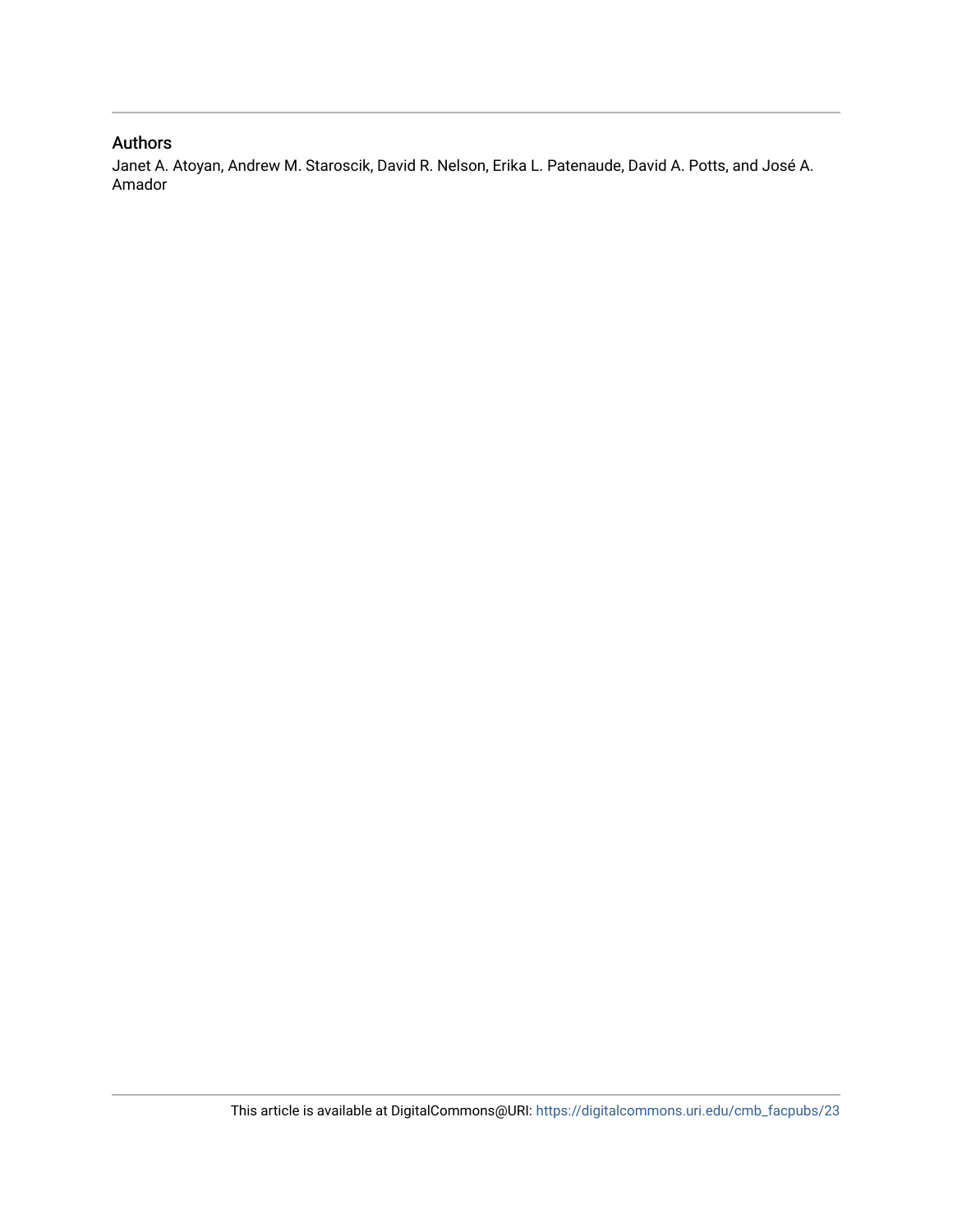

*Article* 

# **Microbial Community Structure of a Leachfield Soil: Response to Intermittent Aeration and Tetracycline Addition**

Janet A. Atoyan <sup>1</sup>, Andrew M. Staroscik <sup>2</sup>, David R. Nelson <sup>2</sup>, Erika L. Patenaude <sup>1</sup>, **David A. Potts <sup>3</sup> and José A. Amador 1,\***

- 1 Laboratory of Soil Ecology & Microbiology, 024 Coastal Institute, University of Rhode Island, Kingston, RI 02881, USA; E-Mails: jatoyan@gmail.com (J.A.A.); erikap7108@gmail.com (E.L.P.)
- 2 Department of Cell and Molecular Biology, University of Rhode Island, Kingston, RI 02881, USA; E-Mails: ams@staroscik.com (A.M.S.); dnelson@uri.edu (D.R.N.)
- <sup>3</sup> Geomatrix, LLC, Old Saybrook, CT 06475, USA; E-Mail: dpotts@geomatrixllc.com
- **\*** Author to whom correspondence should be addressed; E-Mail: jamador@uri.edu; Tel.: +1-401-874-2902; Fax: +1-401-874-4561.

*Received: 22 January 2013; in revised form: 3 April 2013 / Accepted: 15 April 2013 / Published: 25 April 2013* 

**Abstract:** Soil-based wastewater treatment systems, or leachfields, rely on microbial processes for improving the quality of wastewater before it reaches the groundwater. These processes are affected by physicochemical system properties, such as  $O_2$  availability, and disturbances, such as the presence of antimicrobial compounds in wastewater. We examined the microbial community structure of leachfield mesocosms containing native soil and receiving domestic wastewater under intermittently-aerated (AIR) and unaerated (LEACH) conditions before and after dosing with tetracycline (TET). Community structure was assessed using phospholipid fatty acid analysis (PLFA), analysis of dominant phylotypes using polymerase chain reaction-denaturing gradient gel electrophoresis (PCR–DGGE), and cloning and sequencing of 16S rRNA genes. Prior to dosing, the same PLFA biomarkers were found in soil from AIR and LEACH treatments, although AIR soil had a larger active microbial population and higher concentrations for nine of 32 PLFA markers found. AIR soil also had a larger number of dominant phylotypes, most of them unique to this treatment. Dosing of mesocosms with TET had a more marked effect on AIR than LEACH soil, reducing the size of the microbial population and the number and concentration of PLFA markers. Dominant phylotypes decreased by ~15% in response to TET in both treatments, although the AIR treatment retained a higher number of phylotypes than the LEACH treatment. Fewer than 10% of clones were common to both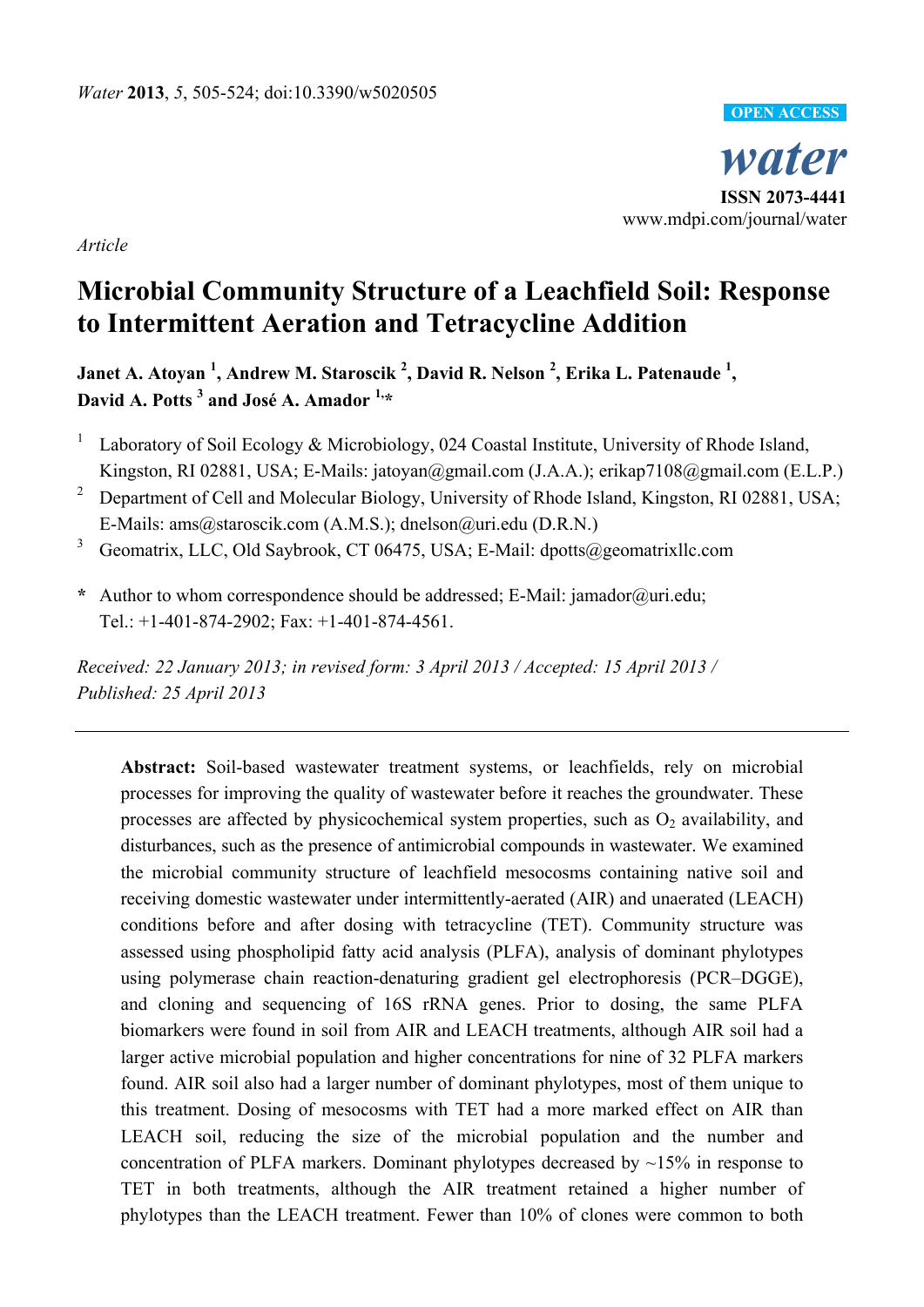AIR and LEACH soil, and fewer than 25% of the clones from either treatment were homologous with isolates of known genus and species. These included human pathogens, as well as bacteria involved in biogeochemical transformations of C, N, S and metals, and biodegradation of various organic contaminants. Our results show that intermittent aeration has a marked effect on the size and structure of the microbial community that develops in a native leachfield soil. In addition, there is a differential response of the microbial communities of AIR and LEACH soil to tetracycline addition which may be linked to changes in function.

**Keywords:** PLFA; PCR-DGGE; domestic wastewater; intermittent aeration; tetracycline

#### **1. Introduction**

An understanding of how microbial communities respond to changes in physicochemical conditions and disturbances is necessary for effective development and management of innovative soil-based wastewater treatment systems. Although microorganisms are universally acknowledged as key components in the treatment of septic tank effluent (STE) in soil-based systems, information about the size, structure and function of these microbial communities—and their response to changes in environmental conditions—is scant. This is in contrast with biological processes in centralized wastewater treatment plants, to which state-of-the-art molecular techniques have been applied to elucidate the structure and function of the microbial communities involved in wastewater renovation for some time [1].

Early studies examining microbial populations of soil absorption systems employed culture-based methods [2,3]. Culture-based analyses of the microbial community, although a useful first step, provide limited information, since only a fraction of the community—that amenable to growth under the conditions provided – can be analyzed using this approach [4]. Culture-based analyses of microbial communities can lead to erroneous conclusions regarding the importance of particular organisms in treatment processes and thus ineffective or counterproductive recommendations for their optimization.

Amador *et al.* [5] employed molecular techniques to examine the microbial community structure of soil-based treatment systems using mesocosms filled with synthetic sand. Phospholipid fatty acid (PLFA) and polymerase chain reaction-denaturing gradient gel electrophoresis (PCR-DGGE) analyses indicated that intermittent aeration affected the size and structure of the microbial community. Proteobacteria and actinomycetes/sulfate-reducing bacteria constituted a higher proportion of the community in the aerated treatment, whereas anaerobic Gram-negative bacteria/firmicutes were more prominent in the unaerated treatment. In addition, higher species richness was found in the aerated treatment. The marked effects of intermittent aeration on community structure of soil-based treatment systems are likely linked with improvements in water quality (e.g., BOD, nutrient and pathogen removal) resulting from aeration [6]. More recently Tomaras *et al.* [7] used 16S rDNA gene sequence analysis to assess microbial community diversity in onsite wastewater treatment systems (OWTS). They reported strong differences in community composition among septic tank effluent, the biomat at the infiltrative surface, and soil that had not received STE. Furthermore, there was no overlap of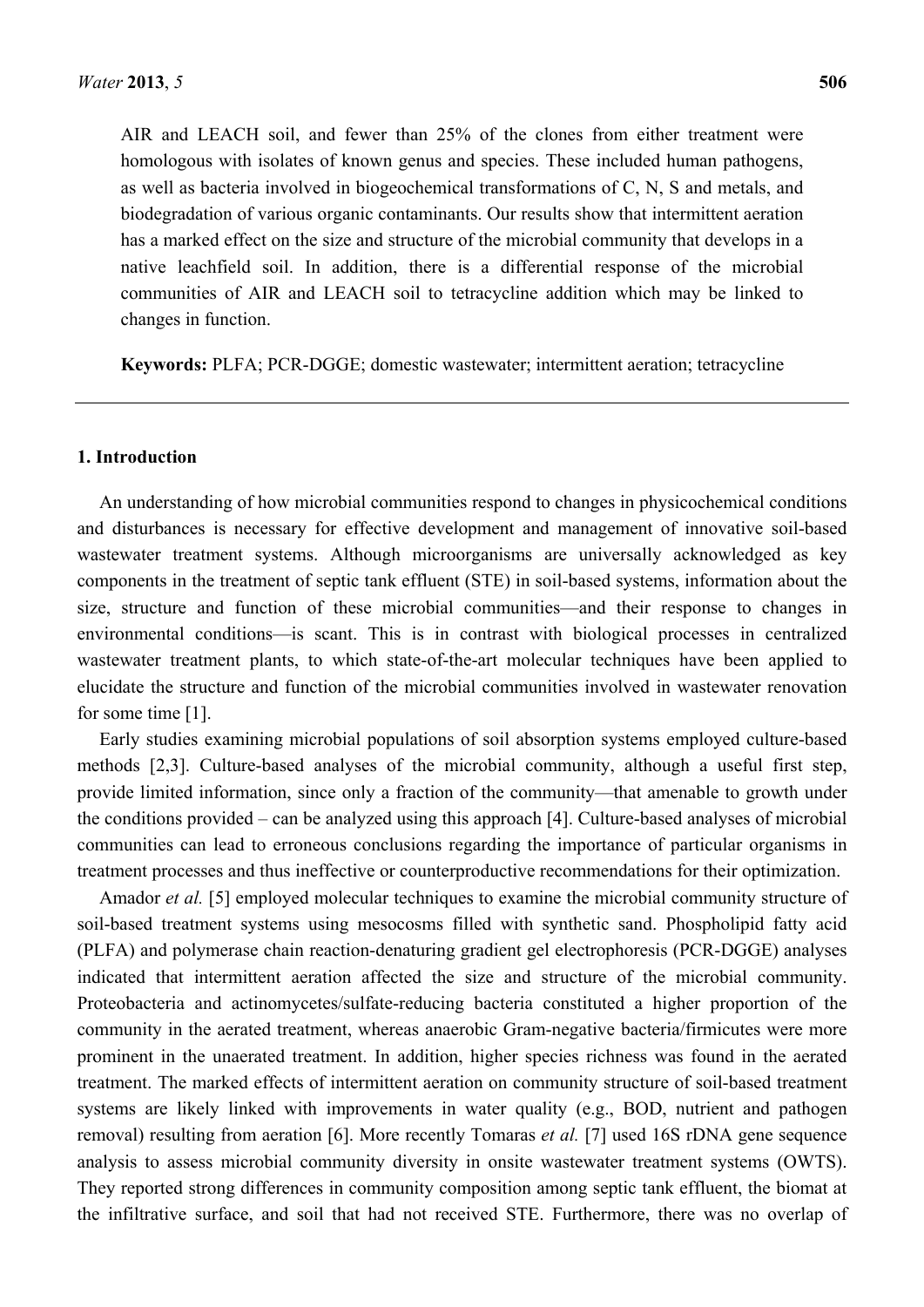sequences between STE and biomat communities, with considerably less phylogenetic diversity in the latter.

In the present study we describe the results of a mesocosm-scale study at an OWTS research facility using mesocosms filled with native soil to simulate conventional and intermittently aerated soil treatment areas. STE amended with tetracycline (TET) was used to regularly dose the lysimeters for a period of 10 days. Tetracycline was chosen as the antibiotic for evaluation because: (i) it has been shown to persist in the environment by adsorbing to soils [8,9]; (ii) it is a broad-spectrum antibiotic used in human medicine that is effective against both Gram-negative and Gram-positive bacteria [10]; and (iii) several of its degradation products also have antibiotic activity [11]. The soil microbial community was characterized using PLFA analysis, PCR-DGGE, and cloning followed by 16S rDNA gene sequence analysis. Differences in community structure were examined between aerated and unaerated soil before the addition of TET, and in response to TET addition for each treatment.

#### **2. Materials and Methods**

#### *2.1. Experimental Facility*

The study was conducted at a research facility in southeastern Connecticut, USA built adjacent to a two-family home fitted with a conventional septic system. Three to six people inhabited the home continuously during the study. A detailed description of the facility can be found in Potts *et al.* [6]. To the best of our knowledge, none of the residents was taking antibiotics during the course of our study. Septic tank effluent was diverted to a high-density polyethylene (HDPE) storage tank (1325 L) above the laboratory in a climate-controlled room  $(17-19 \degree C)$  (Figure 1). STE from the storage tank was pumped every 6 h (3:00 a.m., 9:00 a.m., 3:00 p.m. and 9:00 p.m.) to dosing tanks in the laboratory. Levels of dissolved organic carbon in STE ranged from 71 to 121 mg C  $L^{-1}$ . The dose flowed by gravity from these tanks into mesocosms consisting of stainless steel lysimeters (35.6 cm i.d., 61 cm height) filled with a mixture of B and C horizon soil from a sandy-skeletal, mixed, mesic Typic Udorthent (particle size distribution: 92% sand, 8% silt), representative of soil used in OWTS construction in the southern New England, USA region. The soil was homogenized using a cement mixer prior to use. The remaining space constituted the headspace. The dose was delivered to the soil surface through a horizontal PVC pipe in which holes were drilled. The bottom of the mesocosms was filled with 7.5 cm of No. 4 silica sand overlaid with 30 cm of native soil. The mesocosms began receiving wastewater on 13 August 2003 at a rate of 4 cm day<sup>-1</sup>. On 22 June 2004, this rate was increased to 12 cm day<sup>-1</sup>, remaining constant for the duration of the experiment.

## *2.2. Aeration*

The headspace of mesocosms was either vented to the septic system leachfield of the house to simulate a conventional leachfield atmosphere (LEACH treatment) or was aerated intermittently with ambient air (AIR treatment) using a process that has been employed successfully to rejuvenate hydraulically-failed septic systems [12]. Each treatment was replicated three times. Air was pumped at regular intervals into the headspace of the AIR mesocosms to maintain  $O<sub>2</sub>$  levels close to atmospheric  $(\sim 0.21 \text{ mol mol}^{-1})$  (Figure 1).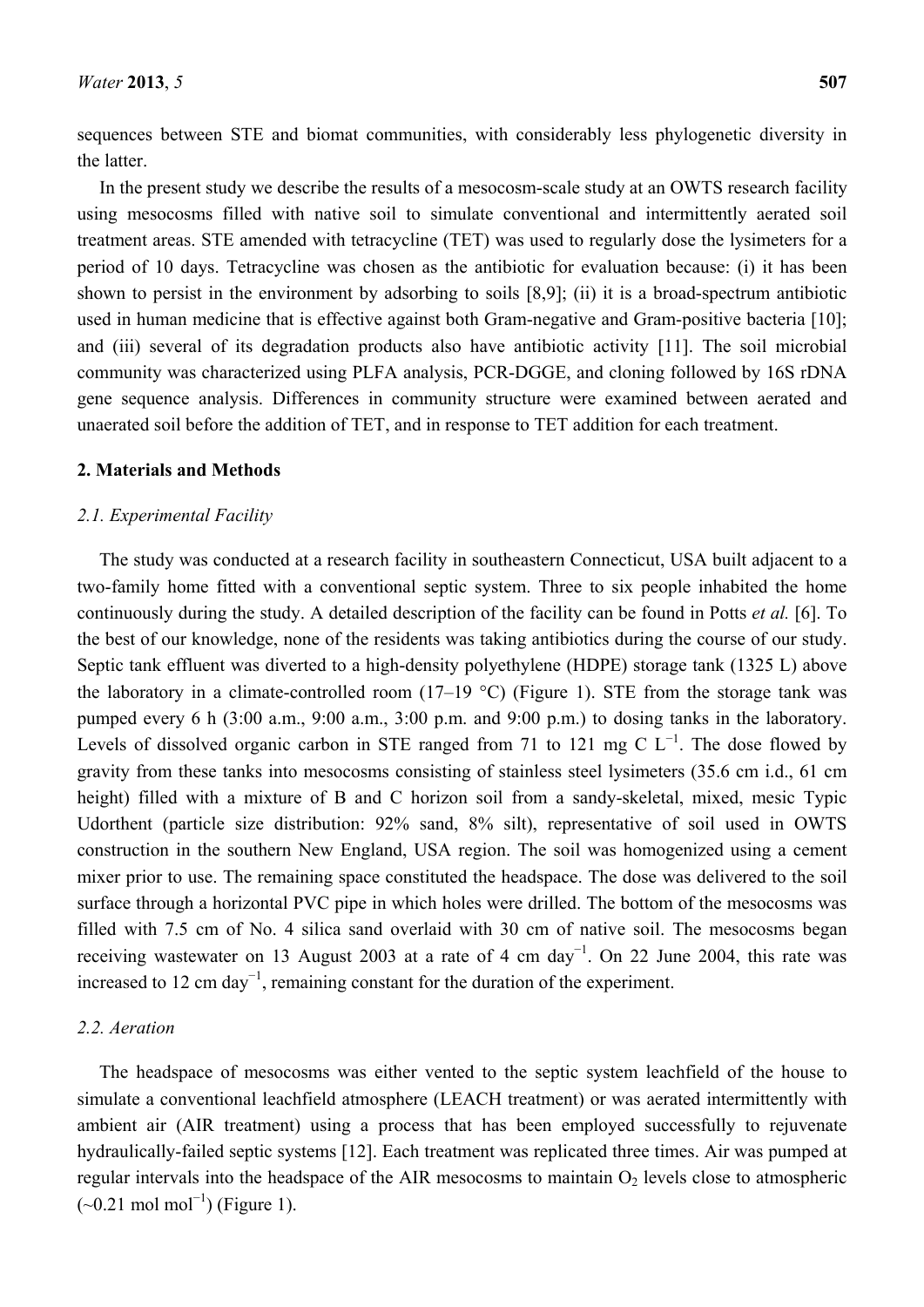

**Figure 1.** (**a**) Schematic diagram of laboratory facility and (**b**) leachfield mesocosms employed in this study. Drawings are not to scale (after Patenaude *et al.* [13])

# *2.3. Antibiotic Dosing*

Mesocosms were dosed with STE amended with tetracycline (final conc. = 5 mg  $L^{-1}$ ) every 6 h for 10 days, beginning on 13 June 2005 at 3 p.m. (Day 0). The rationale for antibiotic dosing along with wastewater properties, are described in Patenaude *et al.* [13] and Atoyan *et al.* [14]. To amend the wastewater with TET, an aqueous stock solution (500 mg tetracycline HCl  $L^{-1}$ ; CAS 64-75-5, Sigma Aldrich, Saint Louis, MO, USA) was prepared and kept at  $\sim 8$  °C in an insulated container packed with ice and equipped with an IceProbe® thermoelectric water chiller (Coolworks®, San Rafael, CA, USA). A peristaltic pump (Thomas Scientific, Swedesboro, NJ, USA) was actuated by a solenoid valve to deliver  $\sim$ 28 mL of TET stock solution to the horizontal PVC pipe within the lysimeters (Figure 1) every 6 h, coincident with wastewater dosing. This mixed the antibiotic stock solution with the wastewater as it flowed into the lysimeters.

# *2.4. Soil Sampling*

Soil samples (4-cm deep) were collected on Days 0 and 11. Approximately 4 h prior to the 3 p.m. dosing event the access port was opened, and STE on the soil surface of the LEACH mesocosms was removed by siphoning and stored. No STE had accumulated on the soil surface of AIR mesocosms, thus there was no need for removal. Five soil cores (2.75-cm dia., 4-cm height) were taken aseptically from each mesocosm using cut-off, 60-mL plastic syringes. STE was returned to the mesocosms after soil sampling. Soil cores were placed in sterile Whirl-Pak® bags and kept on ice during transport to the laboratory. Immediately upon returning to the laboratory, 50 g of homogenized soil from each mesocosm was shipped on ice by overnight courier to Microbial Insights, Inc. (Rockford, TN, USA) for PLFA analysis. The remaining soil was stored at −80 °C for subsequent analysis.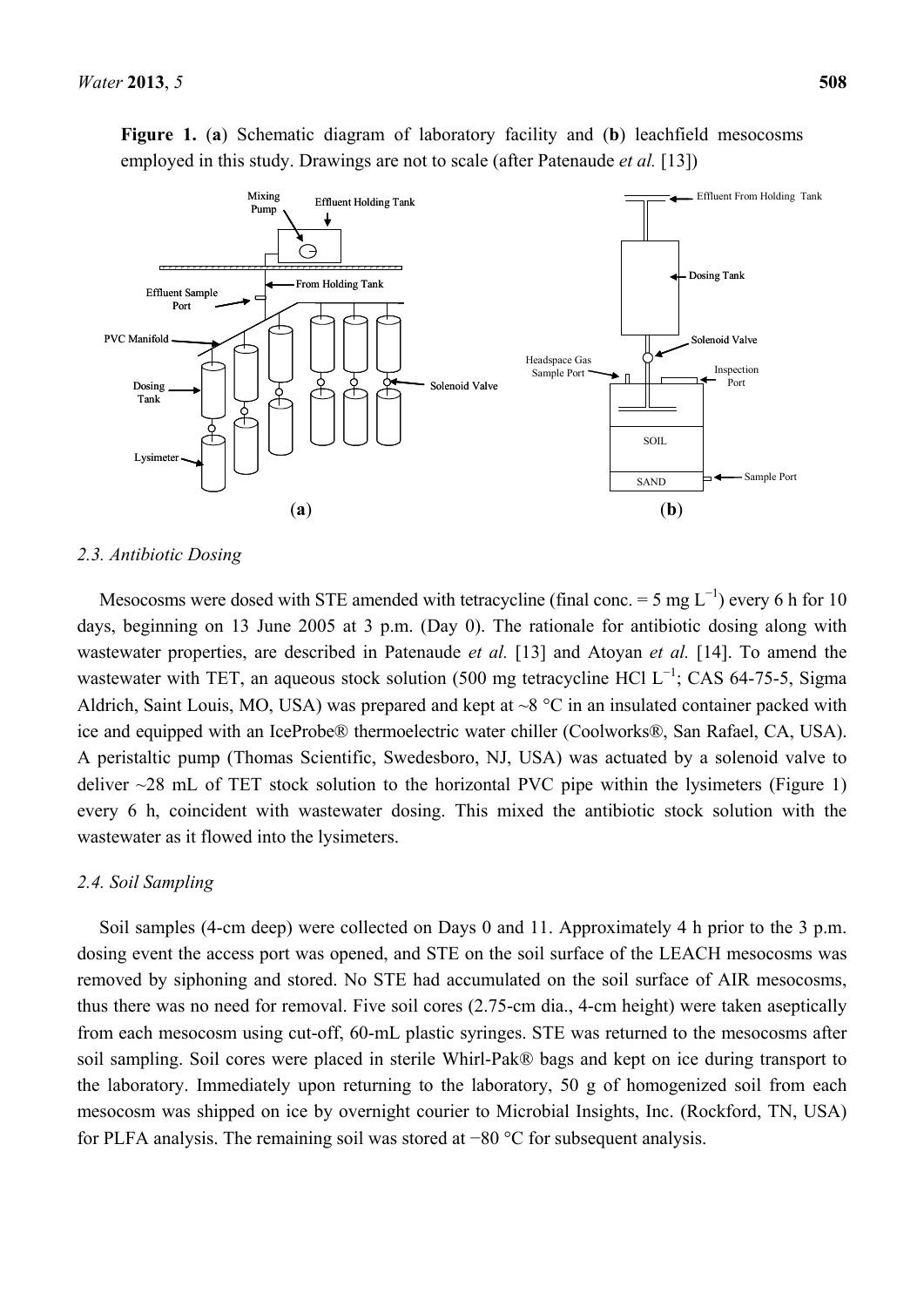#### *2.5. Phospholipid Fatty Acid Analysis*

PLFAs were extracted using a modification [15] of the method of Bligh and Dyer [16], with one soil sample analyzed per mesocosm. Fatty acid methyl esters were separated by gas chromatography and identified by retention time and mass spectrometry as described by Tunlid *et al.* [17]. The detection limit was 7 pmoles of PLFA. For the purpose of community structure analysis, PLFAs were divided into markers for six different microbial groups [18–21]: (i) firmicutes/anaerobic Gram-negative bacteria, (ii) proteobacteria, (iii) anaerobic metal reducers, (iv) sulfate-reducing bacteria (SRB)/actinomycetes, (v) general bacteria, and (vi) eukaryotes.

### *2.6. DNA Extraction from Soil*

DNA was extracted from  $\sim$ 1 g homogenized soil from each mesocosm using the bead-beating UltraClean Soil DNA Isolation kit (MoBio, Carlsbad, CA, USA) per manufacturer's instructions. DNA was further purified by spin-column chromatography following the protocol for BD Chroma Spin + TE-100 columns (Clontech, Mountain View, CA, USA), and concentrated by ethanol precipitation and resuspension in 20 μL EB buffer.

## *2.7. PCR-DGGE*

Extracted DNA was amplified by polymerase chain reaction (PCR) with the primers 518R (5'-ATT ACC GCG GCT GCT GG-3') and 357F-GC (5'-CCT ACG GGA GGC AGC AGC GCC CGC CGC GCG CGG CGG GCG GGG CGG GGG CAC GGG GGG-3') specific for the 16S rDNA gene of bacteria, modified from Marchesi *et al.* [22] by the addition of a GC clamp [23]. Four PCR reactions were performed for each replicate mesocosm. PCR was performed using the Taq PCR Master Mix kit (Qiagen, Valencia, CA, USA) following the manufacturer's protocol with 10 ng of template DNA per 50 µL reaction. PCR was performed in a GeneAmp thermocycler (Applied Biosystems, Foster City, CA, USA) under the following conditions: initial denaturation at 94 °C for 5 min, followed by 30 cycles of 94 °C for 30 s, 55 °C for 30 s, and 72 °C for 1 min 30 s, and a final extension at 72 °C for 7 min. PCR products were purified and concentrated using the Qiaquick PCR Purification kit (Qiagen). The products from all four PCR reactions from a mesocosm were applied to one column and quantified using an Ultrospec 4000 spectrophotometer (Pharmacia Biotech, Piscataway, NJ, USA).

Approximately 200 ng of PCR product per lane was loaded onto a polyacrylamide gel for generation of community profiles. Electrophoresis was run as described by Muyzer *et al.* [24] using a CBS Scientific DGGE system (Del Mar, CA, USA) on a 0.75-mm thick, 8% (*w*/*v*) polyacrylamide gel with a gradient from 60% to 40% denaturant, where 100% denaturant had a concentration of 7 M urea and 40% ( $v/v$ ) formamide. The gel was run in 0.5  $\times$  TAE buffer for 16 h at 200 V and 60 °C and stained for 30 min in SYBR Green dye. The gel was visualized using a Typhoon 9410 variable mode imager. Bands were identified using ImageJ software [25] with rolling ball subtraction  $(r = 10)$ .

# *2.8. Clone Libraries*

Extracted DNA was amplified by PCR with primers B27f (5'-AGA GTT TGA TCC TGG CTC AG-3') and 1387R (5'-GGG CGG WGT GTA CAA GGC-3'), specific for the 16S rDNA of bacteria [22]. Four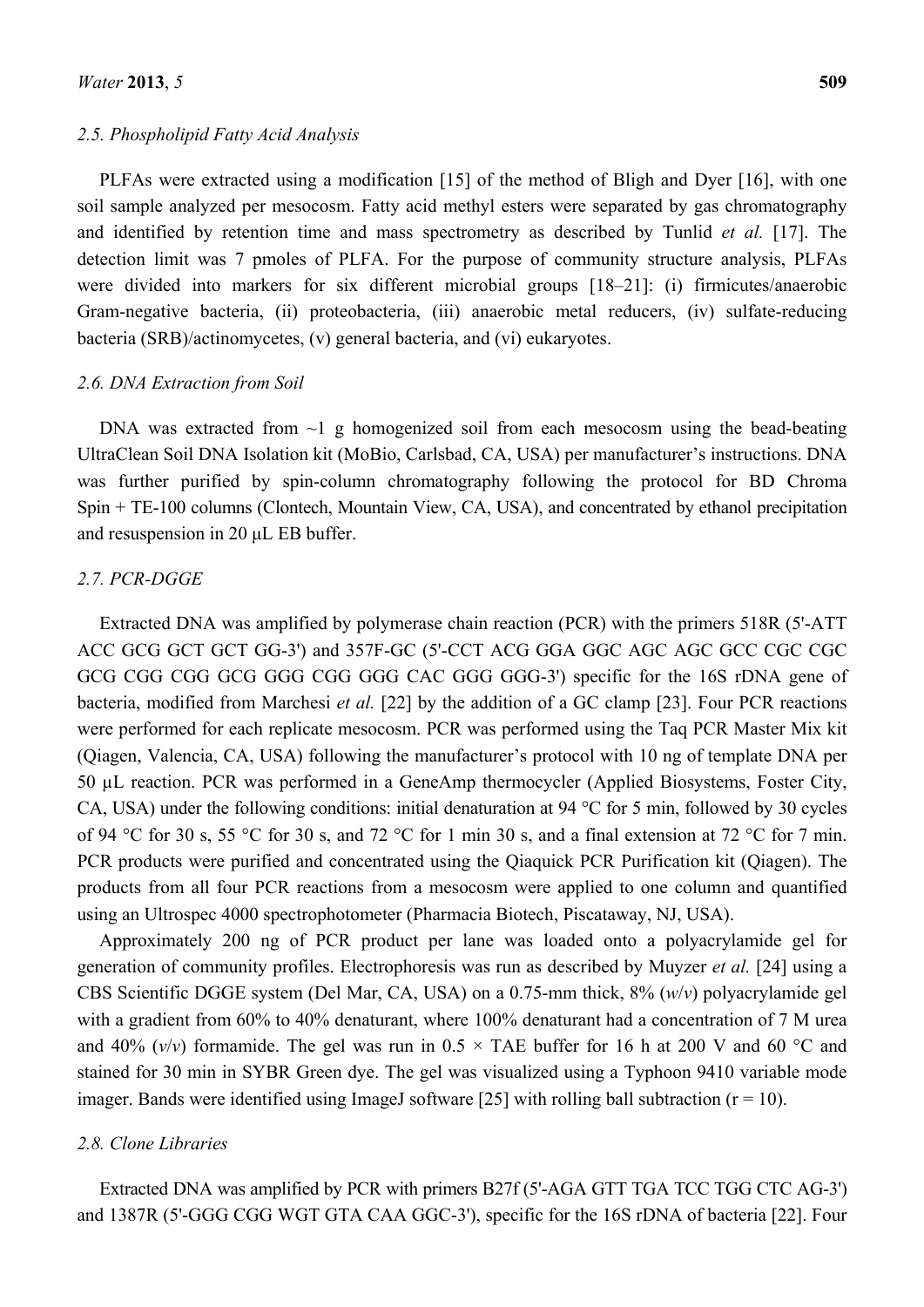PCR reactions were performed for each replicate mesocosm. PCR, amplicon purification, and quantification were performed as for PCR-DGGE analysis. Four clone libraries were constructed: one per treatment—AIR and LEACH—for Day 0 and Day 11. Cloning reactions were performed following the standard protocol for the TOPO TA Cloning Kit for Sequencing (Invitrogen, Chicago, IL, USA) using mixed PCR product from each of the three replicates per treatment weighted by the concentration of DNA in each replicate. Approximately 100 colonies were then chosen randomly for sequencing on a Beckman Coulter CEQ 8000 using the primer B27f. Clone library sequences were aligned and chimeric sequences were removed using the NAST alignment tool and Bellerophon [26]. Clones were analyzed for phylogenetic similarity using the Greengenes DNA maximum likelihood (DNAML) classification tool.

#### *2.9. Data Analysis*

The Dice similarity coefficient, Cs, was calculated as described by Amador *et al.* [5]. Indices of richness (S) were calculated based on Staddon *et al.* [27]. Paired *t*-tests were used to compare the responses of this variable to TET addition (Day 0 *vs.* Day 11) within a particular treatment. The *p* value for all analyses was <0.05. Principal component analysis was performed on PLFA concentration (expressed as nmoles  $g^{-1}$  soil) and the DGGE presence/absence matrix using XLSTAT (Version 2008.1; Addinsoft, New York, NY, USA).

#### **3. Results**

#### *3.1. Effects of Intermittent Aeration*

#### 3.1.1. PLFA Analysis

A total of 37 different PLFAs were detected on Day 0 from all AIR and LEACH treatments, of which 32 were common to all six mesocosms (data not shown). The active microbial biomass—represented by the total concentration of PLFA in a sample—prior to the addition of tetracycline was approximately twice as high in AIR as in LEACH soil (Table 1) and was significantly different. The main group contributing to total PLFA in both treatments was Proteobacteria, which accounted for a significantly larger proportion of the community in AIR (64%) than in LEACH soil (54%). In addition, the contribution of anaerobic metal reducers to total PLFA was significantly higher in the AIR treatment. General markers for bacteria, SRB/Actinomycetes and Firmicutes/anaerobic Gram-negative bacteria made up a significantly higher fraction of total PLFA in soil from the LEACH treatment. Eukaryotes constituted approximately 3% of the total PLFA in both treatments.

The Dice similarity coefficient (Cs)—computed from a presence/absence matrix of individual PLFAs—was 0.97, indicating a high degree of similarity between AIR and LEACH treatments. When principal component analysis was performed based on the concentration of individual PLFAs, there was clear separation between AIR and LEACH treatments along PC1 and PC2, which explained 96.8% and 2.2% of the variability, respectively (Figure 2).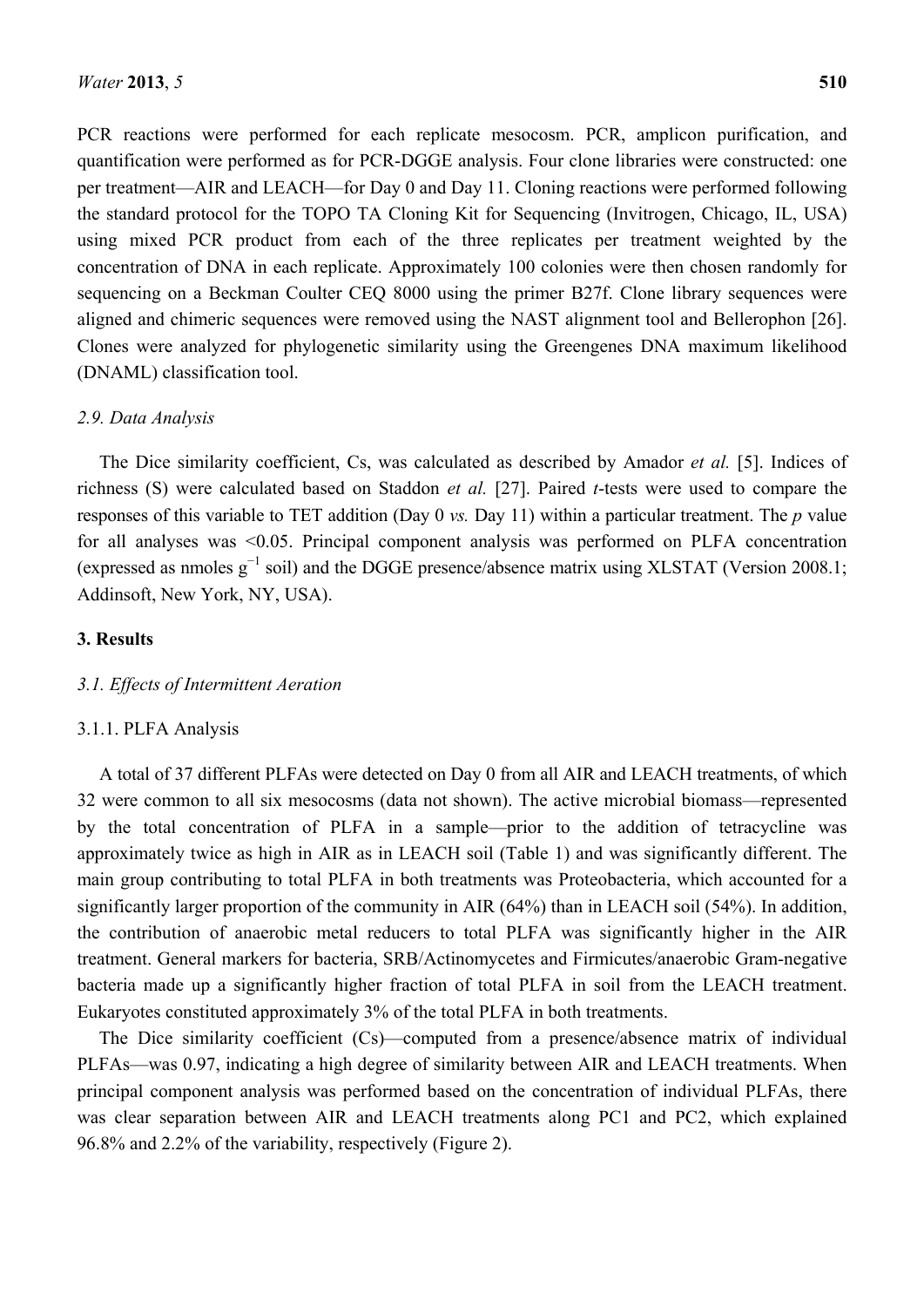|              |          | groups in Arix and LEACH Sons before (Day 0) and arich (Day 11) the tenacycline dosing<br>period. Values are means $(n = 3)$ . |                            |      |                             |                       |                      |                           |  |
|--------------|----------|--------------------------------------------------------------------------------------------------------------------------------|----------------------------|------|-----------------------------|-----------------------|----------------------|---------------------------|--|
|              |          | <b>Total PLFA</b><br>Day concentration <sup>a</sup> Anaerobic Proteobacteria<br>$(nmol)g^{-1}sol$ G <sup>-</sup> bacteria      | <b>Community structure</b> |      |                             |                       |                      |                           |  |
| Tmt          |          |                                                                                                                                | <b>Firmicutes</b> /        |      | Anaerobic<br>metal reducers | Actinomycetes<br>/SRB |                      | <b>General Eukaryotes</b> |  |
|              |          |                                                                                                                                |                            |      |                             |                       |                      |                           |  |
| <b>AIR</b>   | $\theta$ | 117,673                                                                                                                        | 9.3                        | 63.5 | 2.4                         | 0.6                   | 21.1                 | 3.1                       |  |
|              | 11       | 55,305                                                                                                                         | 8.5                        | 61.2 | 2.4                         | 0.8                   | 21.5                 | 5.5                       |  |
| <b>LEACH</b> | $\theta$ | 58,599                                                                                                                         | 13.3                       | 54.2 | 1.9                         | 1.3                   | 26.8                 | 2.6                       |  |
|              |          | $   -$                                                                                                                         | $\sim$ $\sim$              |      |                             |                       | $\sim$ $\sim$ $\sim$ | $\sim$ $\sim$             |  |

**Table 1.** Active microbial biomass and relative amounts of PLFA for different microbial groups in AIR and LEACH soils before  $(Day 0)$  and after  $(Day 11)$  the tetracycline dosing

Note: <sup>a</sup> Significant differences between AIR and LEACH treatments on Day 0 are indicated in **bold.** 

11 53,819 11.9 55.6 1.9 1.3 26.5 2.9

**Figure 2.** (**a**) Principal component analysis based on PLFA concentration and (**b**) dominant phylotypes in soil from replicates of intermittently-aerated (AIR; A1, A2, A3) and unaerated (LEACH; L1, L2, L3) leachfield mesocosms before (Day0) and after (Day11) dosing with tetracycline.

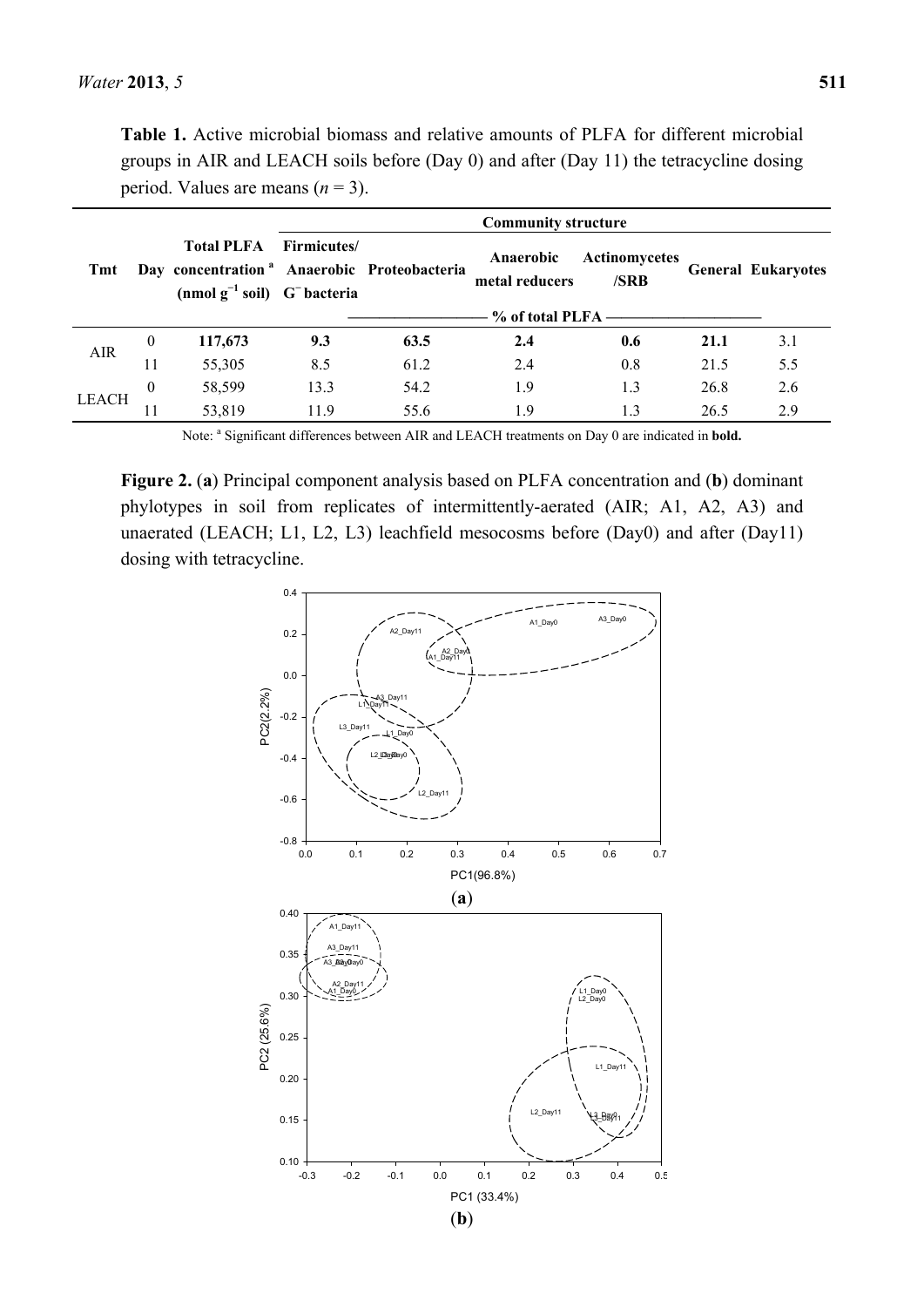#### 3.1.2. PCR-DGGE Analysis

A total of 10 DGGE bands—or dominant phylotypes—were common to all six mesocosms from both treatments (data not shown). An average of 51 bands was detected in AIR soil, of which 49 were common to all three replicates in the AIR treatment. Soil from the LEACH treatment had an average of 27 bands, of which only 16 were common to all three replicates, indicating greater variability in the composition of the microbial community among replicate LEACH mesocosms. Of all the bands detected in all replicates within a treatment, 20 were unique to the AIR treatment and four were unique to the LEACH treatment. Species richness—based on the number of bands detected—was significantly higher in AIR soil (Table 2). The Dice similarity coefficient computed from the PCR-DGGE presence/absence data showed clear differences between soil from the LEACH and AIR treatments, with a Cs of 0.78. Similarly, principal component analysis based on DGGE data clearly separated AIR and LEACH treatments along PC1 and PC2, which explained 33.4 and 24.5% of the variation between treatments, respectively (Figure 2).

**Table 2.** Richness (S) index based on PCR-DGGE data for intermittently aerated (AIR) and unaerated (LEACH) soil from leachfield mesocosms before (Day 0) and after (Day 11) dosing with tetracycline.

| <b>Treatment</b> | Day 0 | Day 11 |
|------------------|-------|--------|
|                  | 50.7  |        |
| <b>LEACH</b>     | 27 0  |        |

Notes: Significant differences between AIR and LEACH treatments on Day 0 are indicated in **bold**; significant differences between Day 0 and Day 11 within a treatment are indicated by underlining.

# 3.1.3. Clone Libraries

Analysis of clone libraries also indicated that there were differences in community composition between treatments. Of all the clones obtained, a total of 87 and 82 were sequenced from AIR and LEACH soil, of which 70 and 69 were free of chimeras and subjected to matching. Within these sequences, there were 42 and 48 unique operational taxonomic units (OTUs) in the AIR and LEACH soil, respectively. Bacteria from 10 different phyla were detected in both treatments (7 in AIR and 8 in LEACH soil) (Figure 3). Of these, five were common to both treatments (Acidobacteria, Actinobacteria, Bacterioidetes, Firmicutes, Proteobacteria), with two phyla unique to AIR soil (Cyanobacteria and Nitrospirae) and three unique to LEACH soil (Planctomycetes, Spirochaetes and Verrucomicrobia). As was the case for PLFA analysis, the soil microbial community from both treatments was dominated by Proteobacteria, which accounted for 77% and 45% of all clones in AIR and LEACH soil, respectively (Figure 3). Within this phylum, the class  $\alpha$ -Proteobacteria accounted for 29% and 35% of all clones in AIR and LEACH soil, respectively.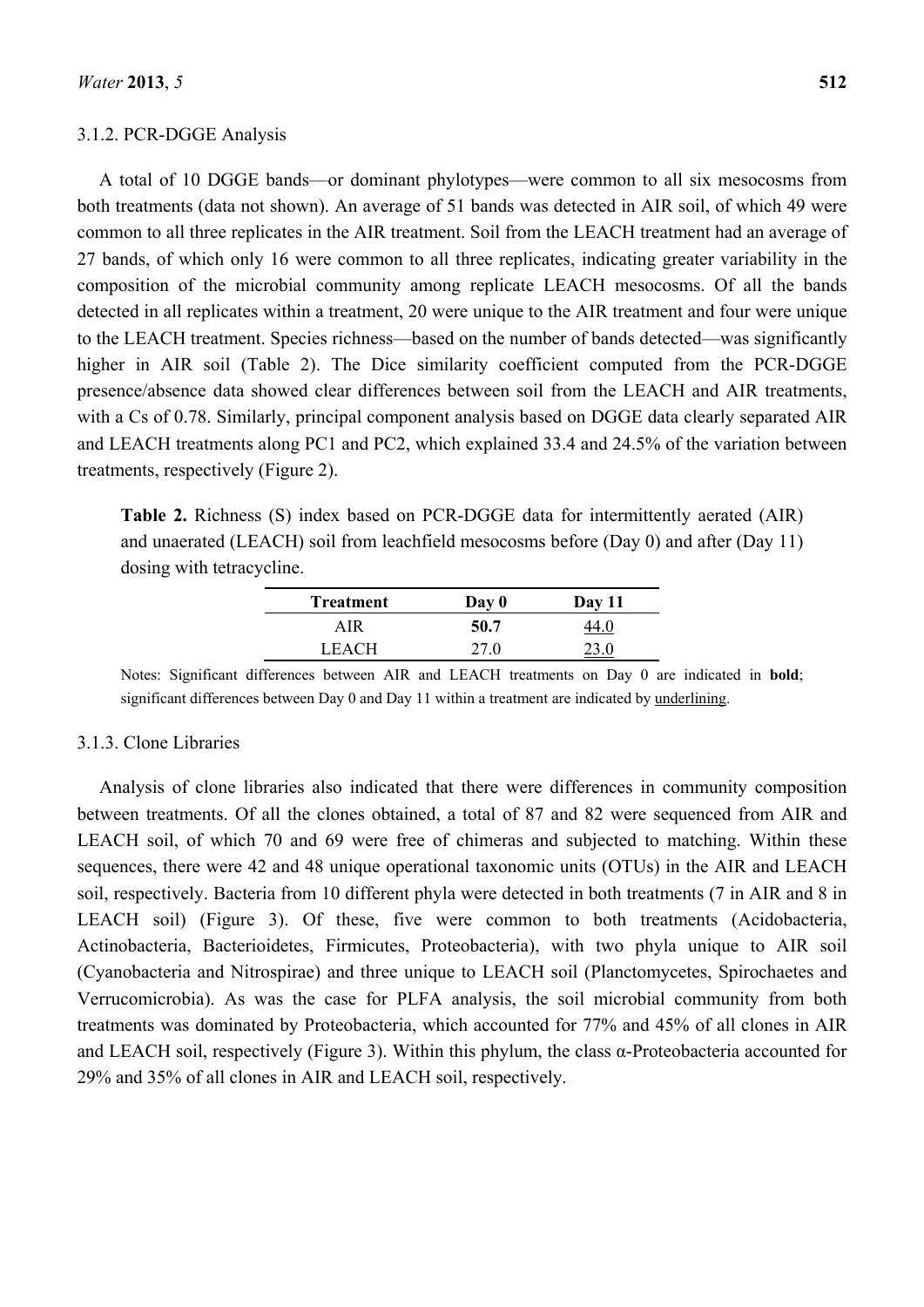Figure 3. Relative distribution of clones in different phyla in soil from intermittently aerated (AIR) and unaerated (LEACH) leachfield mesocosms before (Day 0) and after (Day 11) dosing with tetracycline.



Only four OTUs were common to both treatments, belonging to the β-Proteobacteria, γ-Proteobacteria, Firmicutes, and Acidobacteria. None of these common OTUs met the 97% similarity threshold for identification. Homology with an isolate of known genus and species was observed for 21% of the OTUs from the AIR treatment and 22% of those from the LEACH treatment. Of the clones analyzed from AIR soil, 17 were identified with a particular genus or genus and species (applying a 97% similarity threshold for identification), whereas nine clones from LEACH soil were identified with a genus or genus and species (Table 3).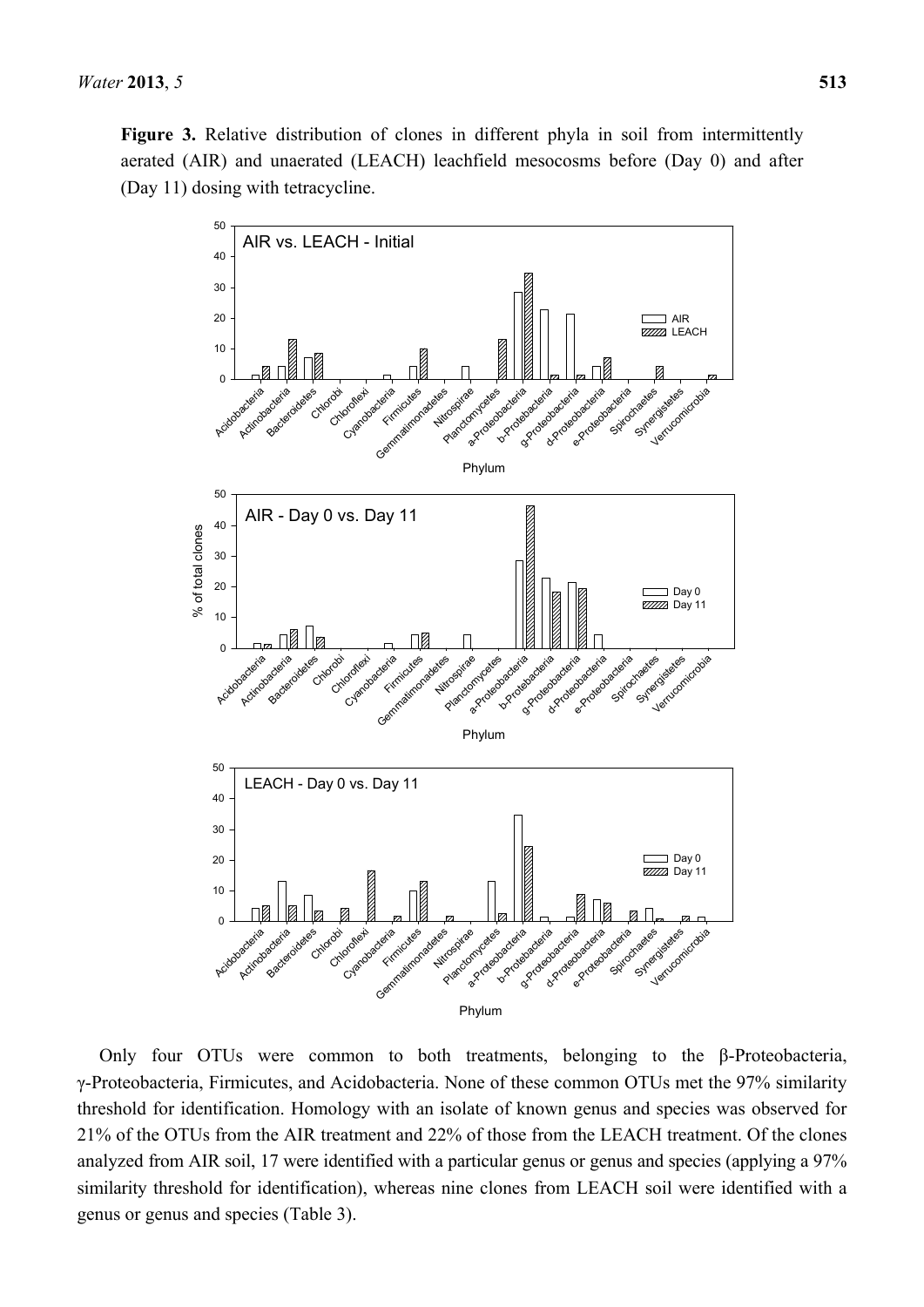**Table 3.** Phylum, genus and species (closest match; similarity  $\geq 97\%$ ) and potential function for OTUs from intermittently aerated (AIR) and unaerated (LEACH) soil from leachfield mesocosms before (Day 0) and after (Day 11) dosing with tetracycline. Dark squares indicate the presence of an OTU in a treatment.

|                                  |                                              |                            | <b>Treatment</b>          |  |                                                                |  |
|----------------------------------|----------------------------------------------|----------------------------|---------------------------|--|----------------------------------------------------------------|--|
| Phylum                           | <b>Genus and species</b>                     | <b>AIR</b><br><b>LEACH</b> |                           |  | <b>Potential function</b>                                      |  |
|                                  |                                              |                            | Day 0 Day 11 Day 0 Day 11 |  |                                                                |  |
| Acidobacteria                    | Terriglobus roseus                           |                            |                           |  | Extracellular polysaccharide production [28]                   |  |
| Actinobacteria                   | Leucobacter komagatae                        |                            |                           |  | Biosurfactant production [29]                                  |  |
|                                  | Mycobacterium arupense                       |                            |                           |  | Pathogen [30]                                                  |  |
|                                  | Mycobacterium sp.                            |                            |                           |  | Pathogen; PAH degradation [30,31]                              |  |
|                                  | Rhodococcus coprophilus                      |                            |                           |  | Phenol degradation [32]                                        |  |
| Bacteroidetes                    | Flavobacterium succinicans                   |                            |                           |  | Cellulose & polysaccharide degradation [33]                    |  |
| Firmicutes                       | Bacillus sp.                                 |                            |                           |  | Pathogen; various                                              |  |
|                                  | Clostridium sp.                              |                            |                           |  | Pathogen; various                                              |  |
| Nitrospirae                      | Nitrospira sp.                               |                            |                           |  | $NO2- oxidation [34]$                                          |  |
| α-Proteobacteria Caulobacter sp. |                                              |                            |                           |  | Unknown [35]                                                   |  |
|                                  | Phenylobacterium sp.                         |                            |                           |  | Degradation of chlorinated N-heterocyclics                     |  |
|                                  |                                              |                            |                           |  | & linear alkylbenzenesulfonates [36]                           |  |
|                                  | Beijerinckia sp.                             |                            |                           |  | Non-symbiotic N fixation; degradation of                       |  |
|                                  |                                              |                            |                           |  | aromatic compounds [37]                                        |  |
|                                  | Afipia sp.                                   |                            |                           |  | Pathogen [38]                                                  |  |
|                                  | Bradyrhizobium elkanii                       |                            |                           |  | Symbiotic N fixation [39]                                      |  |
|                                  | Nitrobacter vulgaris                         |                            |                           |  | $NO2- oxidation [40]$                                          |  |
|                                  | Methylocystis parvus                         |                            |                           |  | CH <sub>4</sub> oxidation [41]                                 |  |
|                                  | Methylocystis sp.                            |                            |                           |  | CH <sub>4</sub> oxidation [41]                                 |  |
|                                  | Labrys sp.                                   |                            |                           |  | Unknown                                                        |  |
|                                  | Erythrobacter sp.                            |                            |                           |  | Aerobic phototrophic bacteria                                  |  |
|                                  | Sphingobium sp.                              |                            |                           |  | Degradation of phenolic compounds [42]                         |  |
|                                  | Sphingopyxis sp.                             |                            |                           |  | Degradation of polyvinyl alcohols [42]                         |  |
|                                  | β-Proteobacteria Acidovorax defluvii         |                            |                           |  | Denitrification [43]                                           |  |
|                                  | Acidovorax facilis                           |                            |                           |  | Degradation of polyhydroxyalkanoates [44]                      |  |
|                                  | Thiobacillus sp.                             |                            |                           |  | Fe, S & $S^{2-}$ oxidation                                     |  |
|                                  | Dechloromonas sp.                            |                            |                           |  | Perchlorate reduction [45]                                     |  |
|                                  | Rhodocyclus tenuis                           |                            |                           |  | Purple, non-S photosynthetic bacteria;                         |  |
|                                  |                                              |                            |                           |  | methanol & formate oxidation                                   |  |
|                                  | Zoogloea ramigera                            |                            |                           |  | Extracellular polysaccharide production                        |  |
|                                  | 8-Proteobacteria Desulfovibrio desulfuricans |                            |                           |  | $SO_4^2$ <sup>-</sup> & NO <sub>3</sub> <sup>-</sup> reduction |  |
|                                  | γ-Proteobacteria Legionella pneumophila      |                            |                           |  | Pathogen [46]                                                  |  |
|                                  | Methylosarcina sp.                           |                            |                           |  | Methane oxidation [47]                                         |  |
|                                  | Pseudomonas stutzeri                         |                            |                           |  | Pathogen; denitrification; degradation                         |  |
|                                  |                                              |                            |                           |  | of CCl <sub>4</sub> [48-50]                                    |  |
|                                  | Pseudomonas umsongensis                      |                            |                           |  | Various [51]                                                   |  |
|                                  | Pseudomonas sp.                              |                            |                           |  | Various                                                        |  |
|                                  | Luteibacter rhizovicinus                     |                            |                           |  | Chitin degradation [52]                                        |  |
|                                  | Lysobacter sp.                               |                            |                           |  | Glucan & chitin degradation $[53]$                             |  |
|                                  | Thermomonas sp.                              |                            |                           |  | $Fe2+$ oxidation; NO <sub>3</sub> <sup>-</sup> reduction [54]  |  |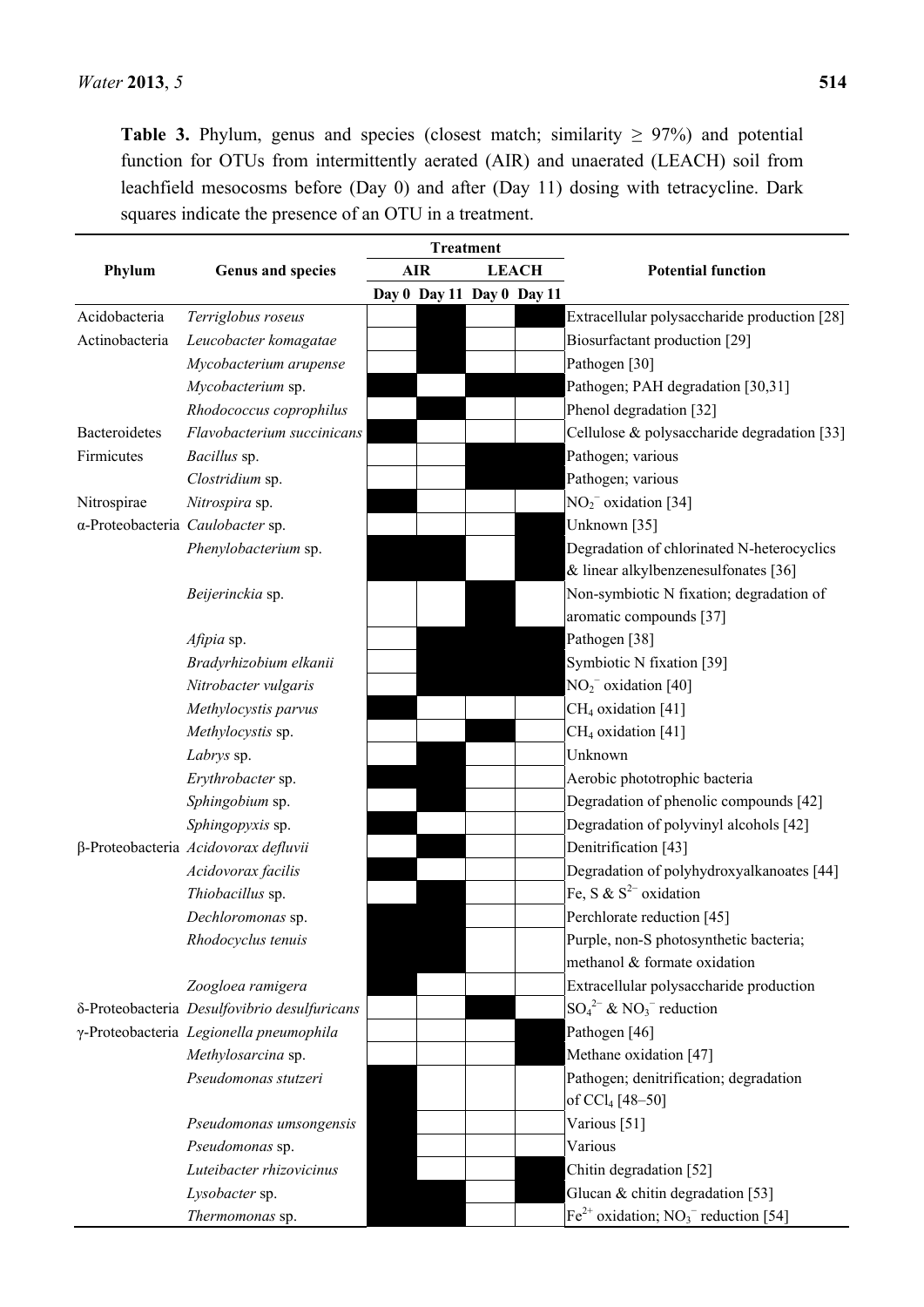#### *3.2. Effects of Tetracycline*

# 3.2.1. PLFA Analysis

The mass of PLFA in the AIR soil declined to 55,305 nmol PLFA  $g^{-1}$  soil in response to TET addition, nearly 50% of the value on Day 0. By contrast, total mass of PLFA in LEACH soil declined by only 8% (Table 1). These effects were not statistically significant for either treatment. Total PLFA values were similar for AIR and LEACH treatments after TET dosing. The relative contribution of different microbial groups to total PLFA in soil from the LEACH treatment was not significantly affected by the addition of tetracycline (Table 1).

The total number of PLFAs detected in LEACH soil declined from 37 on Day 0 to 34 after TET dosing. Four previously present PLFA general bacteria markers were absent on Day 11. In addition, one previously absent marker for eukaryotes was present following TET dosing. TET dosing had no significant effect on the concentration the PLFA markers present in LEACH soil on both Day 0 and Day 11, nor did it affect the relative contribution of different microbial groups to total PLFA.

The total number of PLFAs detected in AIR soil declined from 36 on Day 0 to 32 after TET dosing (Table 3). Four previously present general markers for bacteria in AIR soil were absent following TET dosing—these were the same markers lost in response to TET dosing in soil from the LEACH treatment. TET dosing had no significant effect on species richness (Table 2) in the AIR treatment. The contribution of different microbial groups to total PLFA in AIR soil was minimally affected by TET dosing, with only the contribution of Proteobacteria decreasing significantly from 64% on Day 0 to 61% on Day 11 (Table 1).

Principal component analysis performed on individual PLFA concentrations showed separation between Day 0 and Day 11 for the AIR treatment along PC1, which accounted for 96.8% of the variability (Figure 2), but no separation was observed for the LEACH treatment. PC2, which explained 2.2% of the variability, did not separate Day 0 and Day 11 for either treatment.

# 3.2.2. PCR-DGGE Analysis

The number of dominant phylotypes common to all replicates in both treatments declined from 10 to 4 (data not shown) after TET dosing. An average of 44 bands was present in AIR mesocosms (a decline of  $\sim$ 13%), of which 35 were common to all three replicates. A total of 36 phylotypes persisted in soil from all AIR replicates following TET dosing. One phylotype absent on Day 0 was detected in soil from all three replicates in the AIR treatment on Day 11. The average number of DGGE bands in soil from the LEACH treatment decreased to 23 in response to TET (a decline of  $\sim$ 15%, from an average of 27 on Day 0). Of these, 10 were common to all replicates and no new phylotypes were detected. Species richness based on number of OTUs was significantly lower in both treatments following TET dosing (Table 2). Principal component analysis based on PCR-DGGE data did not separate pre- and post-TET dosing communities in either treatment (Figure 2).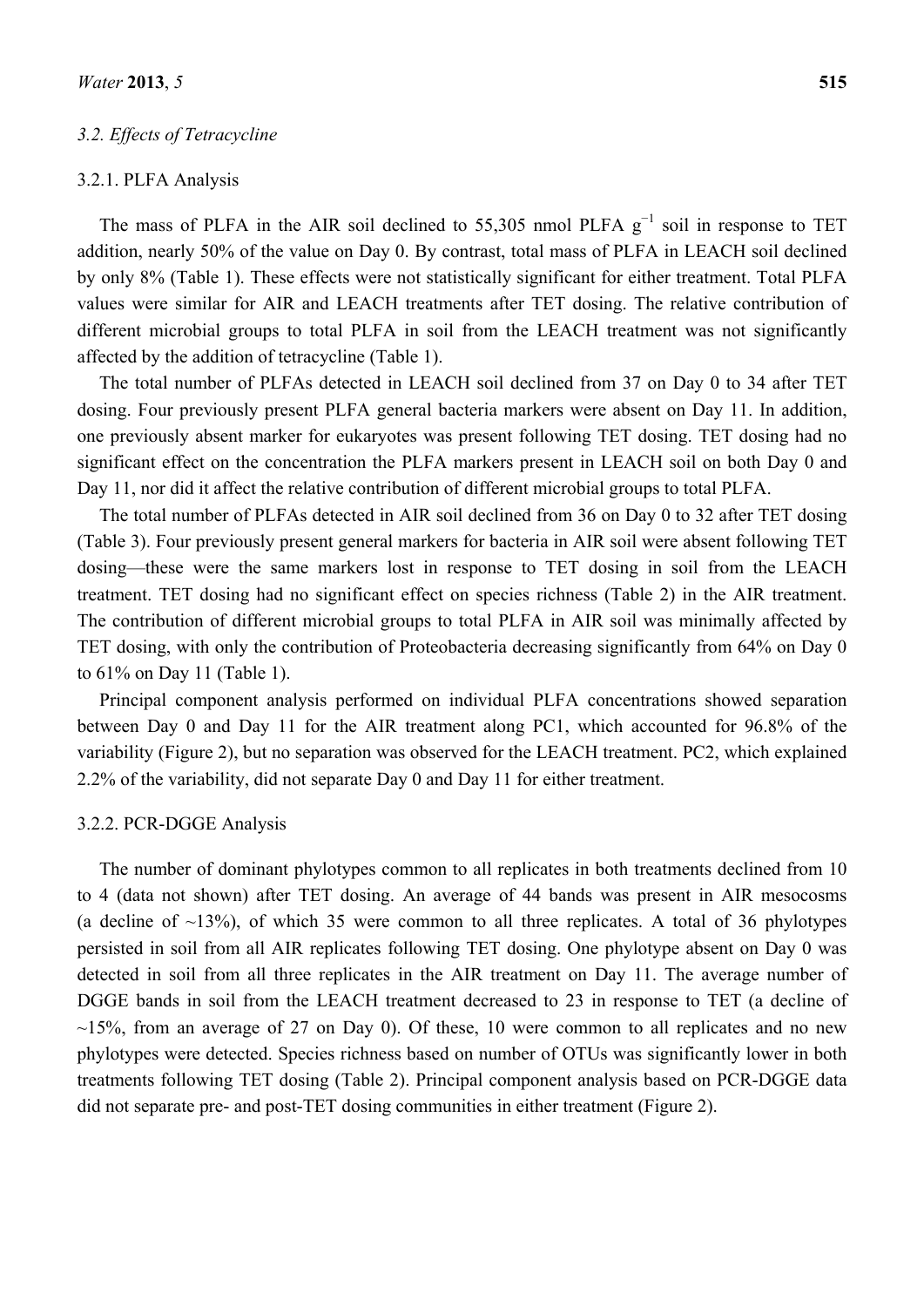### 3.2.3. Clone Libraries

The total number of clones sequenced from AIR and LEACH soil after TET addition was 82 and 84, respectively. Of these, 45 unique OTUs were identified in the AIR treatment and 62 in the LEACH treatment. The number of unique phyla in the AIR treatment declined from seven before TET dosing to five after, with Cyanobacteria and Nitrospirae absent following TET dosing (Figure 3). Proteobacteria continued to dominate the distribution of phyla after TET dosing, accounting for 85% and 46% of all clones in AIR and LEACH soil, respectively. Eight different OTUs persisted in soil from the AIR treatment after TET dosing: one Firmicute and seven Proteobacteria (Table 3).

Eight phyla were represented in LEACH soil before TET addition, whereas 12 phyla were present after dosing with antibiotic (Figure 3). Chlorobi, Chloroflexi, Cyanobacteria, Gemmatimonadetes, and Synergistetes were newly detected, whereas Verrucomicrobiales were lost from the community following TET addition. The microbial community of LEACH soil was dominated by Proteobacteria before and after TET dosing, accounting for 45% and 43% of total clones on Day 0 and Day 11, respectively. A total of 18 OTUs persisted after TET addition, belonging to six phyla: Acidobacteria, Actinobacteria, Bacteroidetes, Firmicutes, Planktomycetes and Proteobacteria. The persistent OTUs included *Mycobacterium* sp., *Bacillus* sp., *Clostridium* sp., *Afipia* sp., *Bradyrhizobium elkanii*, and *Nitrobacter vulgaris* (Table 3).

# **4. Discussion**

#### *4.1. Effects of Intermittent Aeration*

LEACH mesocosms have elevated levels of CH<sub>4</sub>, H<sub>2</sub>S, and CO<sub>2</sub>, and levels of O<sub>2</sub> that are considerably below ambient. In addition, dissolved oxygen (DO) levels in drainage water are low and levels of  $Fe^{2+}$  are high [6,13]. By contrast, aerobic conditions prevail in AIR mesocosms, evidenced by ambient levels of  $O_2$  in the headspace, near saturation levels of DO in drainage water, and the absence of  $Fe^{2+}$  in drainage water [6,13]. The pH of soil and drainage water of LEACH mesocosms is near-neutral, whereas in AIR mesocosms it is acidic [13]. In addition, levels of dissolved organic carbon in drainage water are consistently higher in LEACH (65 to 105 mg C  $L^{-1}$ ) than in AIR (6 to 20 mg C  $L^{-1}$ ) mesocosms [13]. These differences in physicochemical properties and carbon availability within LEACH and AIR mesocosms argue for divergence in community composition, which we observed and discuss below. However, the presence of PLFA markers for the same groups of organisms, as well as shared phylotypes and OTUs found in both treatments, indicates that there is a fraction of the microbial community that is present under both sets of environmental conditions. The disparate conditions under which these organisms are found suggest that many of these are facultative anaerobes capable of tolerating a wide range of pH values and high levels of  $H_2S$ , and the presence and absence of  $O_2$ . Furthermore, the PLFA markers common to both treatments represent a wide range of active prokaryotic and eukaryotic organisms, and the common OTUs represent three different prokaryotic phyla, suggesting that this tolerance is present across a broad range of taxa.

Beyond the fraction of the microbial community shared by both treatments, there was considerable divergence among these communities in terms of size, richness and diversity. The size of the active microbial population in AIR soil was larger (Table 1), the relative amounts of PLFA contributed by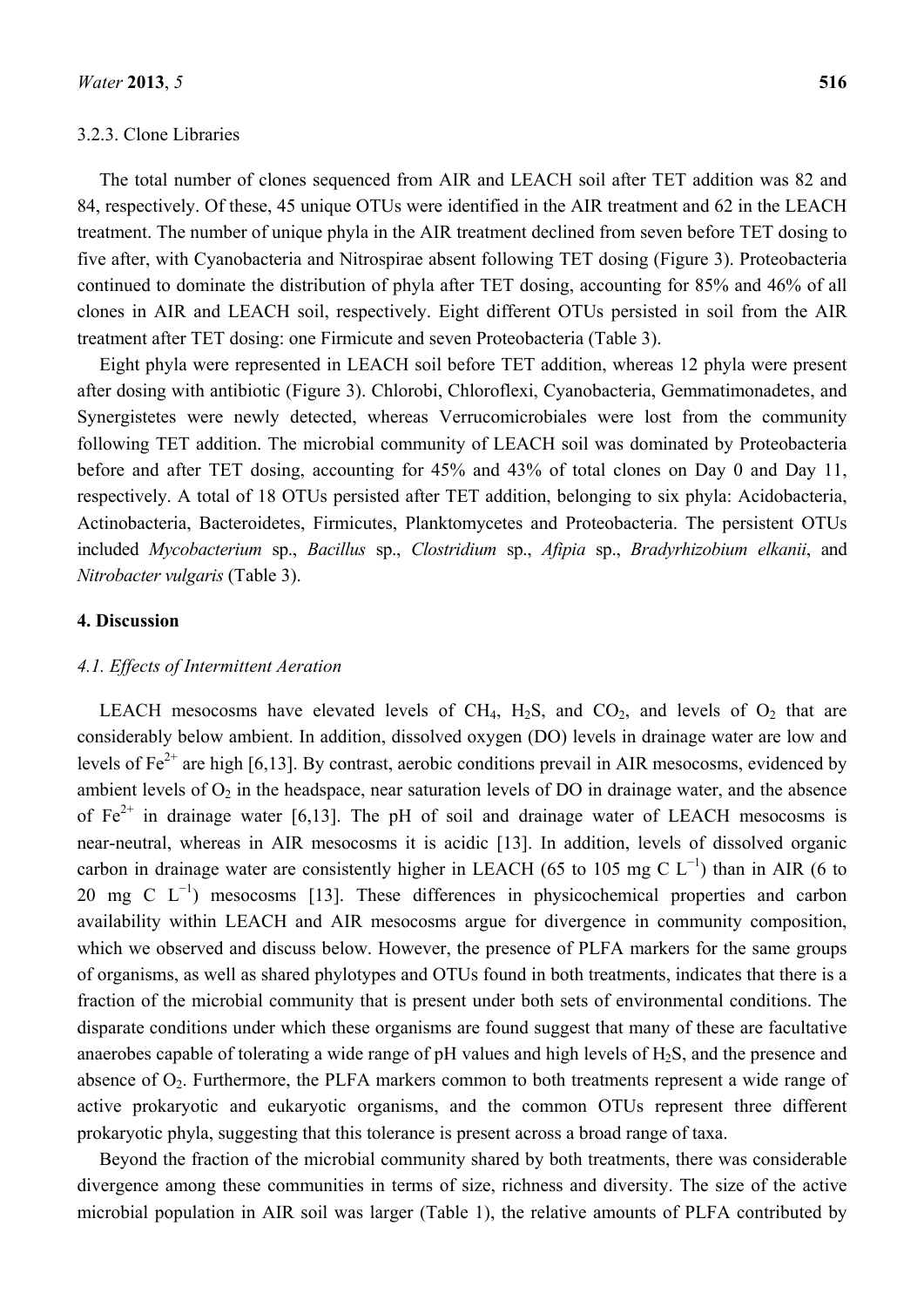microbial groups were different (Table 1), and a number of individual PLFA markers were present at higher levels in the AIR treatment. The two communities were clearly separated based on the concentration of PLFA markers and presence/absence of dominant phylotypes by principal component analysis (Figure 2). The AIR soil had a larger number of dominant phylotypes and, of the phylotypes present in all replicates within a treatment, there were  $5\times$  more that were unique to the AIR soil community. In addition, only 4.8% of all unique OTUs were common to both treatments. The fact that the soil used in our mesocosms and the STE inputs were the same for both treatments, suggests that differences in microbial community structure are being driven by intermittent aeration.

The larger community size and greater species richness in AIR mesocosms are consistent with the expectations for ecosystems with few physicochemical constraints [55]. In a previous study at the same experimental facility on the effects of intermittent aeration in leachfield mesocosms filled with synthetic silica sand, Amador *et al.* [5] observed differences between AIR and LEACH treatments using PLFA and PCR-DGGE analysis similar to those observed in the present study using mesocosms filled with native soil. The similarities in response to aeration for mesocosms filled with media with such different physical, chemical and biological properties (synthetic sand *vs.* native soil) further suggest that intermittent aeration exerts an important control on the structure of the leachfield microbial communities that develop.

Species accumulation curves indicated that the full diversity of these soils was not covered by the number of clones sequenced (data not shown). Thus we are unable to quantitatively evaluate differences in species composition between AIR and LEACH treatments. Nevertheless, the genus (and in some instances, species) of bacteria found in soil from AIR and LEACH treatments prior to TET addition provide us with a qualitative picture of the presence of pathogens as well as bacteria that may be involved in biogeochemical transformations and metabolism of organic pollutants (Table 3). AIR soil had bacteria in the genus *Mycobacterium* and the species *Pseudomonas stutzeri*, and, in LEACH soil, bacteria in the genus *Mycobacterium*, *Bacillus*, *Clostridium* and *Afipia* were present. All of these genera include species known to be human pathogens. Among bacteria with the capacity to be involved in biogeochemical processes in AIR soil we found *Nitrospira* (nitrite oxidation), *Methylocystis parvus* (methane oxidation), *Flavobacterium succinicans* (cellulose, polysaccharide degradation), *Erythrobacter* (aerobic phototrophic bacteria); *Rhodocyclus tenuis* (purple non-sulfur photosynthetic bacterium; methanol, formate oxidation), *Zooglea ramigera* (extracellular polysaccharide production), *Pseudomonas stutzeri* (denitrification), *Luteibacter rhizvicinus* (chitin degradation), *Lysobacter* sp. (glucan, chitin degradation), and *Thermomonas* (iron oxidation, nitrate reduction). Bacteria involved in biogeochemical processes found in LEACH soil include *Beijerinckia* (non-symbiotic nitrogen fixation), *Bradyrhizobium elkanii* (symbiotic nitrogen fixation), *Nitrobacter vulgaris* (chemoautotrophic nitrite oxidation), *Methylocystis* (methane oxidation), and *Desulfovibrio desulfuricans* (sulfate, nitrate reduction). Bacteria with potential for metabolism of organic contaminants found in AIR soil include *Phenylobacterium* (degradation of N-heterocyclic chlorinated compounds), *Sphingopyxis* (degradation of polyvinyl alcohols), *Acidovorax facilis* (degradation of polyhydroxyalkanoates), *Dechloromonas* (perchlorate reduction), *P. stutzeri* (carbon tetrachloride degradation), as well as *Nitrospira*, *Nitrobacter*, and *Methylocystis*, known to oxidize a variety of aromatic and low-molecular weight halogenated alkanes.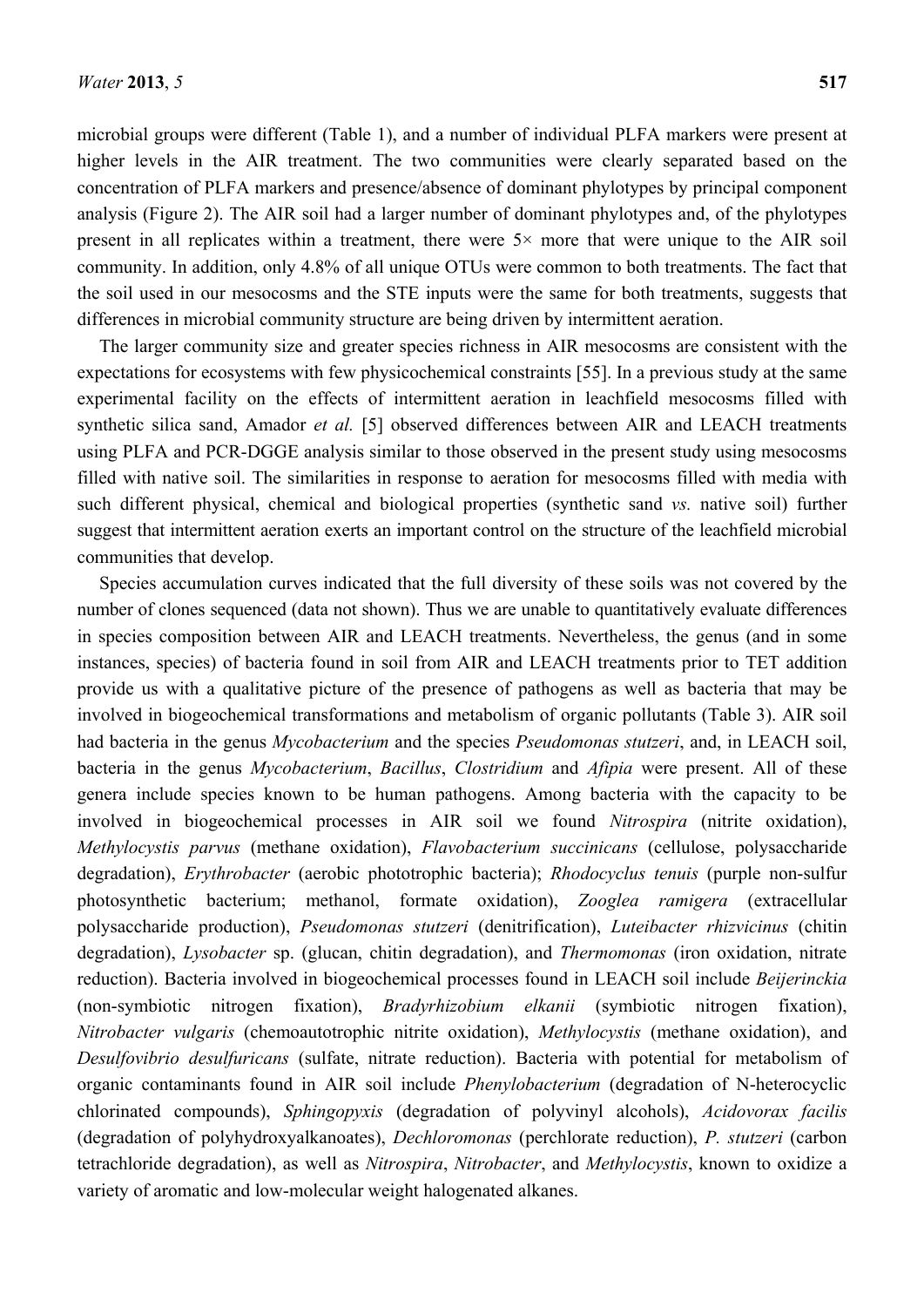# *4.2. Effects of Tetracycline*

Dosing of mesocosms with TET for 10 days caused a decrease in microbial biomass in AIR mesocosms (to the level observed in the LEACH treatment), whereas TET had no effect on biomass in the latter. The differential effect of TET is likely associated with the physiological state of the microbial community in AIR mesocosms and the mode of action of the antibiotic. AIR soil has been shown to have population densities of bacteriovores (protozoa and nematodes) that are orders of magnitude larger than LEACH mesocosms, and their grazing activities are expected to keep the microbial community in a continuous state of growth [5]. Tetracycline is a bacteriostatic agent—it does not directly kill bacteria but rather prevents protein synthesis, thereby inhibiting their growth [10]. Grazing of bacteria by protozoa and nematodes in AIR soil likely lowers the biomass, and tetracycline prevents bacterial replication, resulting in a greater impact on the active microbial biomass in AIR. By contrast, there is less grazing pressure in the LEACH soil, where protozoa and nematode numbers are lower and bacteria are less likely to be in the growth phase, thus this treatment was less affected by TET dosing.

Species richness generally decreased in both treatments in response to antibiotic dosing, with some of the effects of tetracycline addition on community composition shared by both treatments. For instance, four PLFA biomarkers for general bacteria that were present in soil from both treatments prior to dosing were absent in both treatments following tetracycline addition. In addition, of the 10 dominant phylotypes shared by all replicates in both treatments, six were absent after dosing with tetracycline. Thus, there is a fraction of the microbial community present in both treatments that is susceptible to the effects of tetracycline. However, analysis of dominant phylotypes indicates that a large proportion of the microbial community persists following TET dosing, as indicated by the persistence of  $\sim 70\%$  and  $\sim 90\%$  of previously present bands in the AIR and LEACH treatments, respectively, following TET dosing.

Beyond the shared responses, there were a number of differences in community structure in response to TET dosing. Whereas dosing had little effect on the relative contribution of different microbial groups to total PLFA in LEACH soil, in the AIR soil it resulted in a significantly lower contribution of Proteobacteria. Furthermore, there were lower concentrations of biomarkers for anaerobic Gram-negative/Firmicutes, anaerobic metal reducers, and general bacteria. PLFA biomarkers whose concentration declined likely represent those organisms that were actively growing in soil. These results also suggest that TET affects most of the groups that make up this community, as expected for a broad spectrum antibiotic. The overall effects of TET on AIR soil communities—as measured by PLFA analysis—are likely the result of shared susceptibility to the antibiotic and/or indirect effects of TET, such as selection for resistant bacteria.

The detection of OTUs and PLFAs only after TET dosing in soil from both treatments suggests that some of the effects of the antibiotic on these microbial communities are indirect. For example, TET dosing may have suppressed competing organisms, allowing otherwise less competitive—but TET-resistant—organisms to grow in numbers. Alternatively, TET may be used as a carbon source by some bacteria, as has been shown for a number of other antibiotics in soil [56], selecting for organisms capable of this function. These interpretations must be tempered by the limitations of the PCR-based methods used, which tend to result in a picture of the bacteria community that is skewed towards the most numerous organisms. Thus, lack of detection of an OTU prior to TET addition may not be due to its absence from soil, but rather to its low population density. Independent of mechanism, the eleven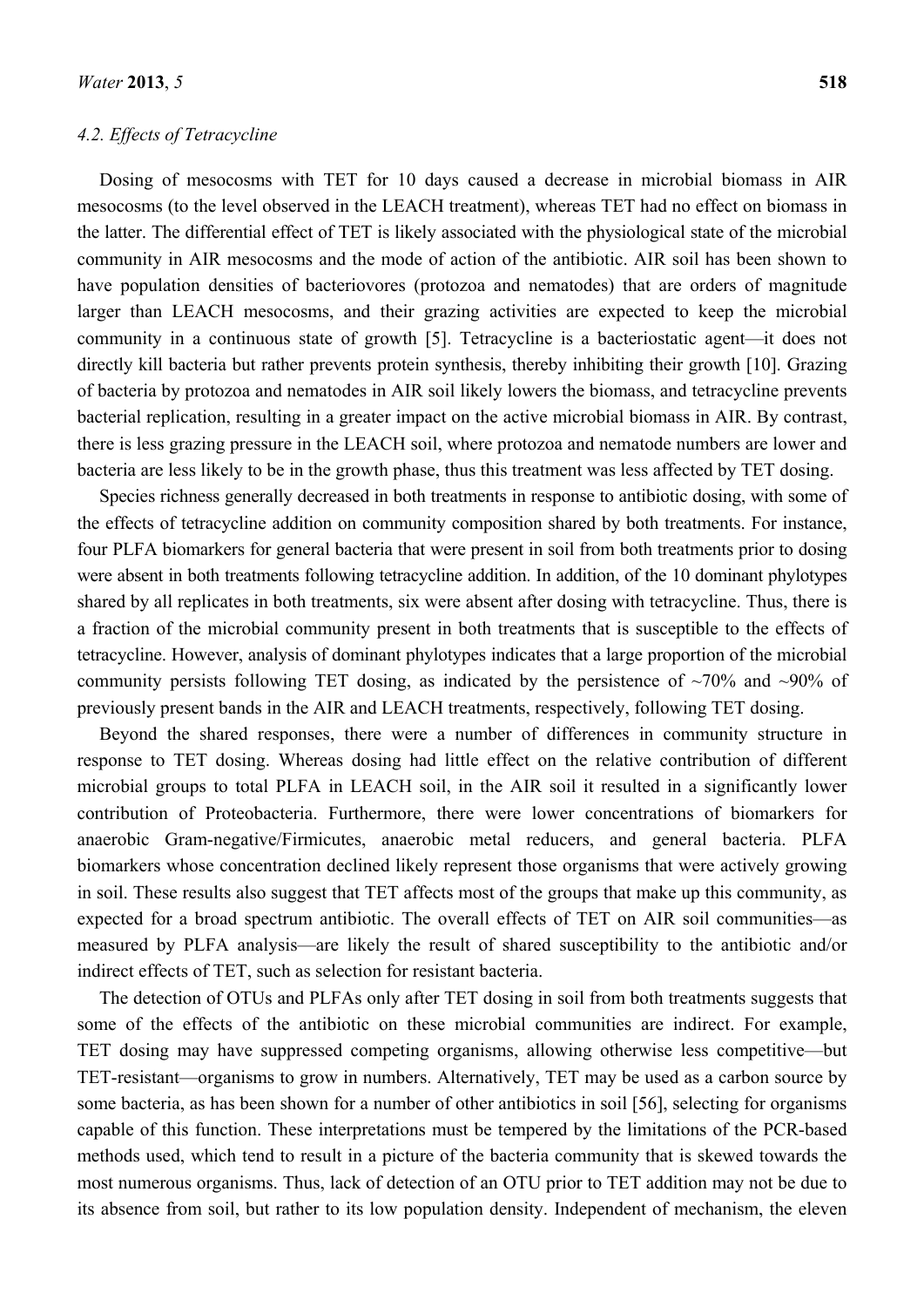OTUs that were detected only after TET addition to AIR soil (Table 3) were associated with a variety of potential functions, including pathogens (*Mycobacterium arupense*, *Afipia* sp.), degradation of aromatic compounds (*Rhodococcus coprophilus*, *Sphingobium* sp.), production of surfactants and polysaccharides (*Terriglobus roseus*, *Leucobacter komagatae*), nitrogen cycling (*Bradyrhizobium elkanii*, *Nitrobacter vulgaris*, *Acidovorax defluvii*), and iron and sulfur transformations (*Thiobacillus* sp.). The seven OTUs found only in LEACH soil after TET dosing (Table 3) also represented a variety of potential functions, including pathogens (*Legionella pneumophila*), extracellular polysaccharide production (*Terriglobus roseus*), degradation of heterocyclic compounds (*Phenylobacterium*), methane oxidation (*Methylosarcina* sp.), and degradation of chitin and glucans (*Luteibacter rhizovicinus*, *Lysobacter* sp.).

The differential effects of TET dosing on the community structure of AIR and LEACH soil would be expected to affect the community function in these ecosystems. For example, our data for the AIR mesocosms—although limited in terms of genus and species identified with a particular function (Table 3)—suggest that a number of processes in this treatment may be unaffected by TET dosing (e.g., Fe oxidation,  $NO_3$  reduction), whereas some may diminish (e.g., degradation of polyhydroxyalkanoates), and others may be enhanced (e.g. phenol degradation). In a companion study Patenaude *et al.* [13] reported lower concentrations of  $Fe^{2+}$  and  $SO_4^{2-}$  in drainage water and higher levels of H2S and CH4 in the headspace of LEACH mesocosms dosed with TET. Effects on iron and sulfate concentrations were apparent for at least six weeks after antibiotic additions ceased, whereas gas levels returned to pre-dosing conditions shortly after dosing stopped. Some of the organisms that disappeared in response to TET dosing in LEACH mesocosms may represent iron-reducing and/or sulfur-oxidizing bacteria susceptible to TET. Changes in  $H_2S$  and CH<sub>4</sub> levels suggest that some of the absent organisms were also associated with sulfide- and methane-oxidizing bacteria sensitive to TET, with the transient nature of the effect suggesting eventual recovery of these populations. Our results lend qualitative support to this interpretation, as suggested by the loss of *Methylocystis* sp. and *Desulfovibrio desulfuricans* from the LEACH soil following TET dosing (Table 3). Within AIR mesocosms, a transient decrease in N removal capacity was observed by Patenaude *et al.* [13] in response to TET dosing, which was ascribed to inhibitory effects on nitrification (Patenaude *et al.* [13]). We observed the disappearance of *Nitrospira* sp., which carries out nitrite oxidation, in response to TET dosing of AIR mesocosms (Table 3). In addition, diminished N removal may also be associated with effects on denitrifiers, which could be reflected in the lower concentrations of various PLFAs observed in response to antibiotic dosing, since the capacity to denitrify is associated with a wide range of bacteria [50]. The relatively small effect of TET dosing on the water quality functions of AIR mesocosms [13] is in contrast with the various negative effects of TET on microbial community structure observed in the present study. This disparity may be the result of greater functional redundancy and/or prevalence of TET resistance within the microbial community of AIR soil, which may make OWTS that incorporate this technology more resilient to environmental disturbances.

#### **5. Conclusions**

Our results suggest that the microbial communities of intermittently aerated and unaerated leachfield native soil can differ markedly with respect to size and structure. Leachfield soil under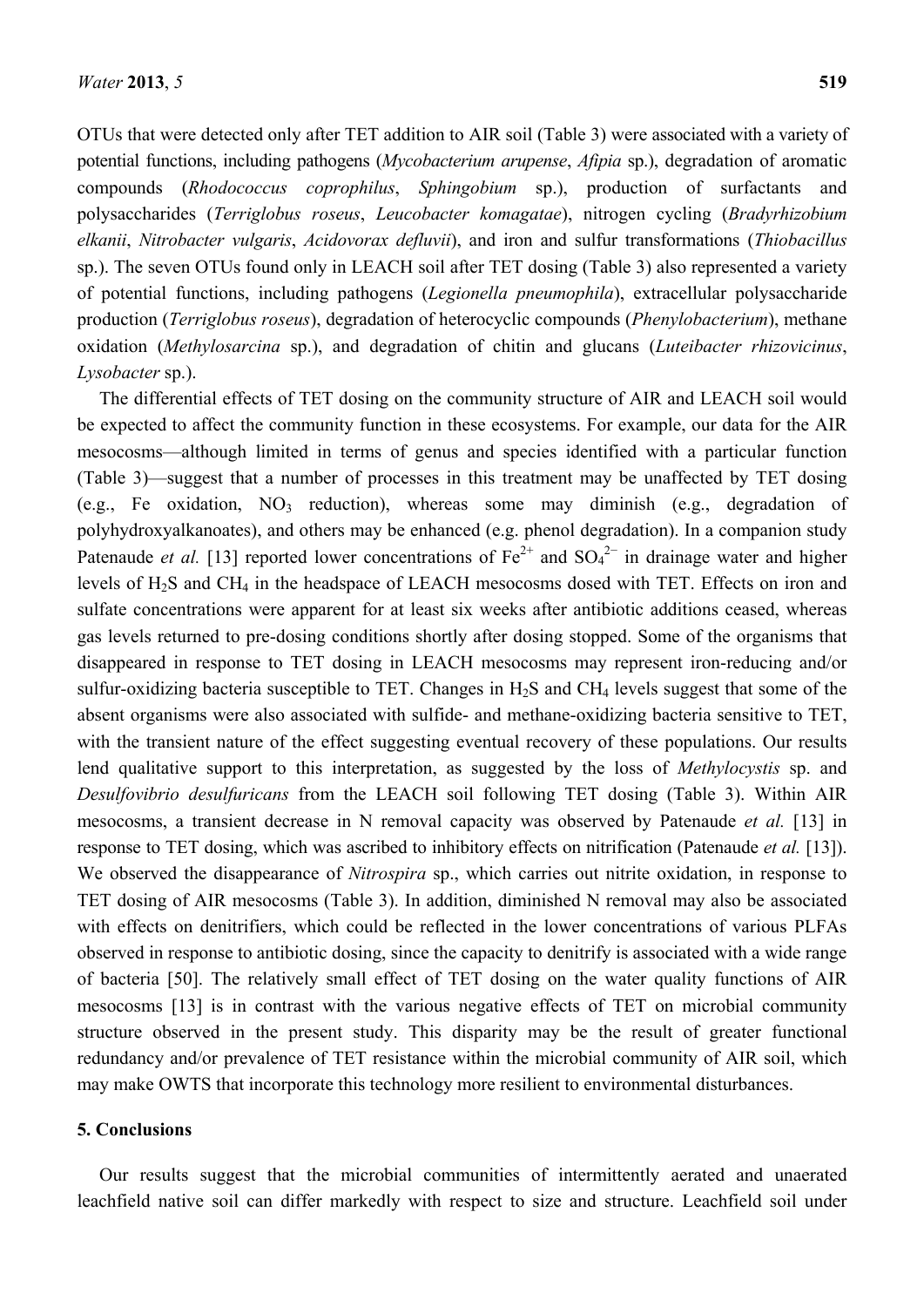intermittent aeration has a larger active microbial biomass and significantly higher richness and diversity of taxa, as indicated by data from PLFA and PCR-DGGE analysis. Qualitative analysis of community function based on sequencing of OTUs suggests that there may also be differences in the presence or absence of pathogenic bacteria and bacteria involved in elemental cycling and degradation of organic contaminants. Tetracycline dosing appears to have a differential effect on the leachfield communities, with intermittently aerated soil exhibiting greater loss of active microbial biomass and a higher proportional loss of richness and diversity relative to unaerated soil. These data provide evidence that the size, structure and function of the microbial community of leachfield soil can be manipulated by the introduction of air. Furthermore, the introduction of air can also affect the response of the community to disturbances such as short-term exposure to antibiotics relative to unaerated soil.

#### **Acknowledgments**

This research was supported by funds from the Rhode Island Agricultural Experiment Station (Contribution No. 5334) to J.A. Amador, by a grant from the University of Rhode Island's Office of the Provost to J.A. Atoyan, and by a USDA Cooperative State Research, Education and Extension Service Award (grant no. 2006-34438-17306) to D.R. Nelson. We are grateful to RI-INBRE for the use of its Research Core Facility, supported by Grant # P20 RR16457 from NCRR and NIH. This research was based in part upon work conducted using the Rhode Island Genomics and Sequencing Center, which is supported in part by the National Science Foundation under EPSCoR Grants Nos. 0554548 and EPS-1004057.

#### **References**

- 1. Sanz, J.L.; Kochling, T. Molecular biology techniques used in wastewater treatment: An overview. *Process Biochem.* **2007**, *42*, 119–133.
- 2. Calaway, W.T.; Carroll, W.R.; Long, S.K. Heterotrophic bacteria encountered in intermittent sand filtration of sewage. *Sew. Ind. Wastes* **1952**, *24*, 642–653.
- 3. Pell, M.; Nyberg, F. Infiltration of wastewater in a newly started pilot sand-filter system: II. Development and distribution of the bacterial populations. *J. Environ. Qual.* **1989**, *18*, 457–462.
- 4. Amann, R.I.; Ludwig, W.; Schleifer, K.H. Phylogenetic identification and *in situ* detection of individual microbial cells without cultivation. *Microbiol. Rev*. **1995**, *59*, 143–169.
- 5. Amador, J.A.; Potts, D.A.; Savin, M.C.; Tomlinson, P.; Görres, J.H.; Nicosia, E.L. Mesocosm-scale evaluation of faunal and microbial communities of aerated and unaerated leachfield soil. *J. Environ. Qual.* **2006**, *35*, 1160–1169.
- 6. Potts, D.A.; Görres, J.H.; Nicosia, E.L.; Amador, J.A. Effects of aeration on water quality from septic system leachfields. *J. Environ. Qual.* **2004**, *33*, 1828–1838.
- 7. Tomaras, J.; Sahl, J.W.; Siegrist, R.L.; Spear, J.R. Microbial diversity of septic tank effluent and a soil biomat. *Appl. Environ. Microbiol.* **2009**, *75*, 3348–3351.
- 8. Rabølle, M.; Spliid, N.H. Sorption and mobility of metronidazole, olaquindox, oxytetracycline, and tylosin in soil. *Chemosphere* **2000**, *40*, 715–722.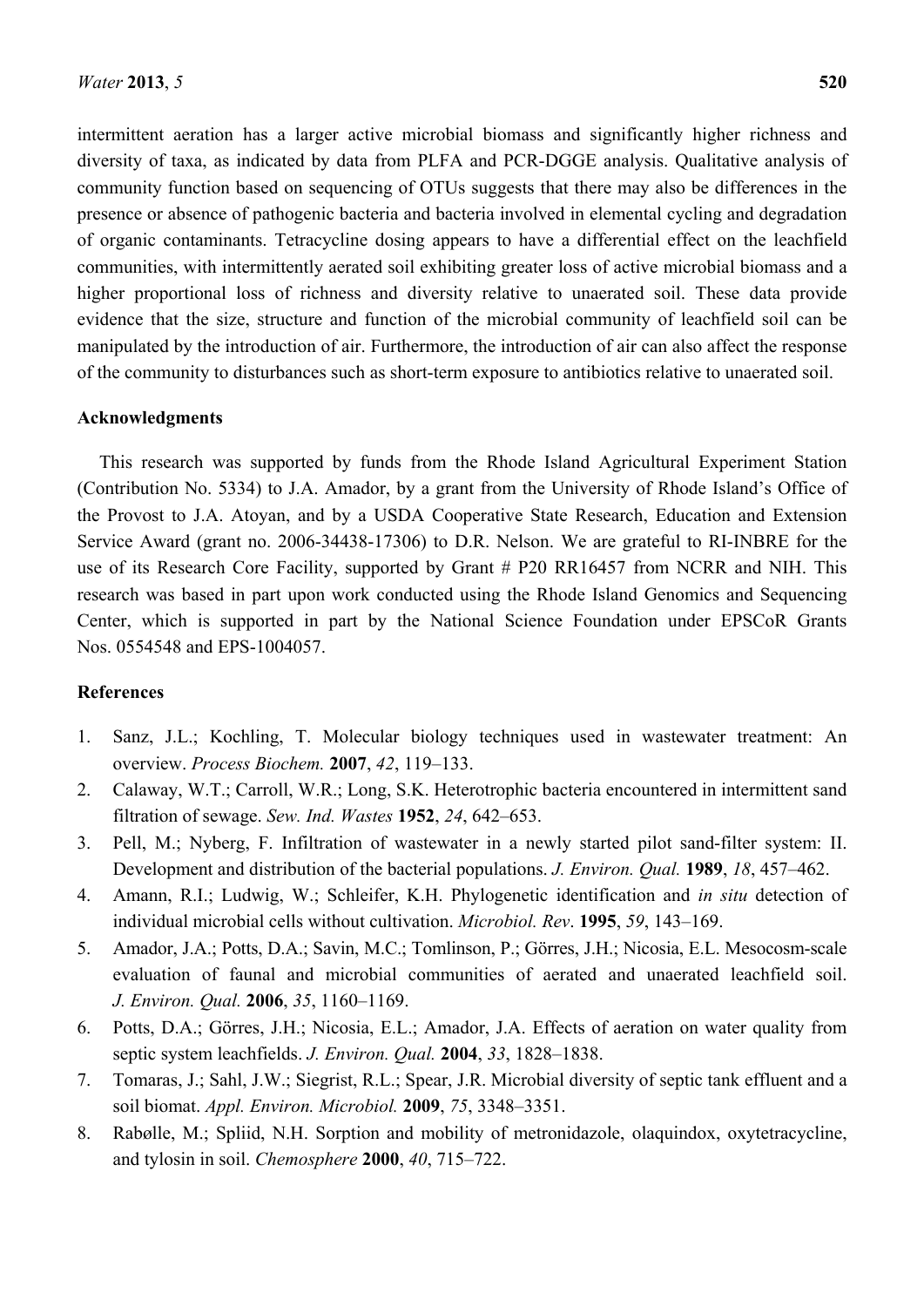- 9. Loke, M.J.T.; Halling-Sørensen, B. Determination of the distribution coefficient (logKd) of oxytetracycline, tylosin A, olaquindox and metronidazole in manure. *Chemosphere* **2002**, *48*, 351–361.
- 10. Chopra, I.; Roberts, M. Tetracycline antibiotics: Mode of action, applications, molecular biology, and epidemiology of bacterial resistance. *Microbiol. Mol. Biol. Rev.* **2001**, *65*, 232–260.
- 11. Halling-Sørensen, B.; Sengelov, G.; Tjornelund, J. Toxicity of tetracyclines and tetracycline degradation products to environmentally-relevant bacteria, including selected tetracycline-resistant bacteria. *Arch. Environ. Contam. Toxicol.* **2002**, *42*, 263–271.
- 12. Amador, J.A.; Potts, D.A.; Loomis, G.W.; Kalen, D.V., Patenaude, E.L.; Görres, J.H. Improvement of hydraulic and water quality renovation functions by intermittent aeration of soil treatment areas in onsite wastewater treatment systems. *Water* **2010**, *2*, 886–903.
- 13. Patenaude, E.L.; Atoyan, J.A.; Potts, D.A.; Amador, J.A. Effects of tetracycline on water quality, soil and gases in aerated and unaerated leachfield mesocosms. *J. Environ. Sci. Health Pt. A* **2008**, *43*, 1054–1063.
- 14. Atoyan, J.A.; Patenaude, E.L.; Potts, D.A.; Amador, J.A. Effects of tetracycline on antibiotic resistance and removal of fecal indicator bacteria in aerated and unaerated leachfield mesocosms. *J. Environ. Sci. Health Part A* **2007**, *42*, 1571–1578.
- 15. White, D.C.; Davis, W.M.; Nickels, J.S.; King, J.D.; Bobbie, R.J. Determination of the sedimentary microbial biomass by extractable lipid phosphate. *Oecologia* **1979**, *40*, 51–62.
- 16. Bligh, E.G.; Dyer, W.J. A rapid method of total lipid extraction and purification. *Can. J. Biochem. Physiol.* **1959**, *37*, 911–917.
- 17. Tunlid, A.; Hoitink, J.A.; Low, C.; White, D.C. Characterization of bacteria that suppress *Rhizoctonia* damping-off in bark compost media by analysis of fatty acid biomarkers. *Appl. Environ. Microbiol.* **1989**, *55*, 1368–1374.
- 18. Dowling, N.J.E.; Widdel, F.; White, D.C. Phospholipid ester-linked fatty acid biomarkers of acetate-oxidizing sulfate reducers and other sulfide forming bacteria. *J. Gen. Microbiol.* **1986**, *132*, 1815–1825.
- 19. Edlund, A.; Nichols, P.D.; Roffey, R.; White, D.C. Extractable and lipopolysaccharide fatty acid and hydroxyl acid profiles from *Desulfovibrio* species. *J. Lipid Res.* **1985**, *26*, 982–988.
- 20. White, D.C.; Pinkart, H.C.; Ringelberg, D.B. Biomass measurements: Biochemical approaches. In *Manual of Environmental Microbiology*; Hurst, C.J., Knudsen, G.R., McInerney, M.J., Stetzenbach, L.D., Walter, M.V., Eds.; ASM Press: Washington, DC, USA, 1997; pp. 91–101.
- 21. White, D.C.; Stair, J.O.; Ringelberg, D.B. Quantitative comparisons of *in situ* microbial biodiversity by signature biomarker analysis. *J. Ind. Microbiol.* **1996**, *17*, 185–196.
- 22. Marchesi, J.R.; Sato, T.; Weightman, A.J.; Martin, T.A.; Fry, J.C.; Hiom, S.J.; Wade, W.G. Design and evaluation of useful bacterium-specific PCR primers that amplify genes coding for bacterial 16S rRNA. *Appl. Environ. Microbiol.* **1998**, *64*, 795–799.
- 23. Ferris, M.J.; Muyzer, G.; Ward, D.M. Denaturing gradient gel electrophoresis profiles of 16S rRNA-defined populations inhabiting a hot spring microbial mat community. *Appl. Environ. Microbiol.* **1996**, *62*, 340–346.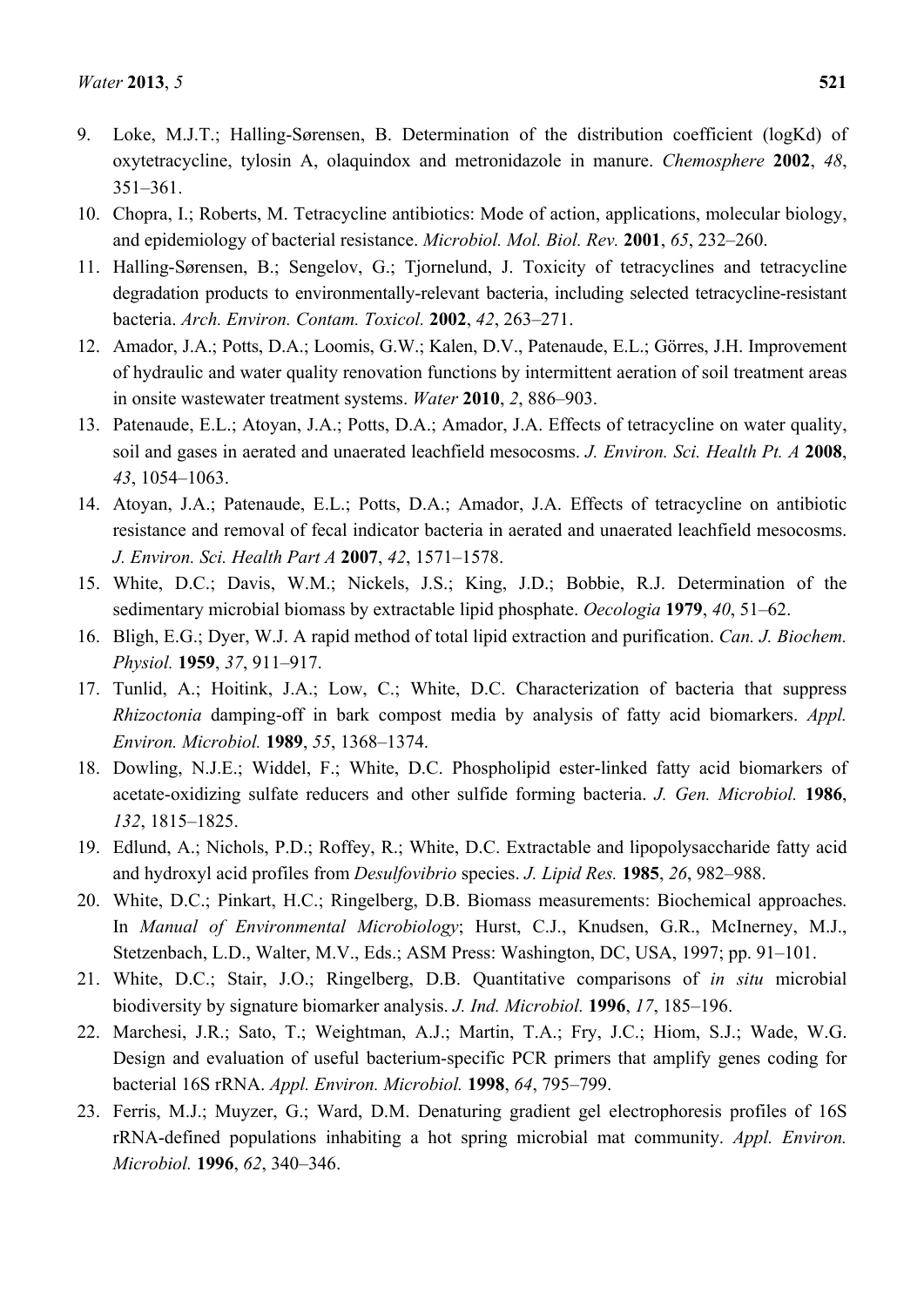- 25. Rasband, W.S. *ImageJ*, Version 1.38; U.S National Institutes of Health: Bethesda, MD, USA, 1997–2007. Available online: http://rsb.info.nih.gov/ij/ (accessed on 16 April 2013).
- 26. DeSantis, T.Z.; Hugenholtz, P.; Keller, K.; Brodie, E.L.; Larsen, N.; Piceno, Y.M.; Phan, R.; Andersen, G.L. NAST: A multiple sequence alignment server for comparative analysis of 16S rRNA genes. *Nucleic Acids Res.* **2006**, *34*, W394–W399.
- 27. Staddon, W.J.; Duchesne, L.C.; Trevors, J.T. Microbial diversity and community structure of postdisturbance forest soils as determined by sole-carbon-source utilization patterns. *Microb. Ecol.* **1997**, *34*, 125–130.
- 28. Eichorst, S.A.; Breznak, J.A.; Schmidt, T.M. Isolation and characterization of soil bacteria that define *Terriglobus* gen. nov., in the Phylum Acidobacteria. *Appl. Environ. Microbiol.* **2007**, *73*, 2708–2717.
- 29. Takeuchi, M.; Weiss, N.; Schumann, P.; Yokota, A. *Leucobacter komagatae* gen. nov., sp. nov., a new aerobic Gram-positive, nonsporulating rod with 2,4-diaminobutyric acid in the cell wall. *Int. J. Syst. Bacteriol.* **1996**, *46*, 967–971.
- 30. Tortoli, E. The new mycobacteria: An update. *FEMS Immunol. Med. Microbiol.* **2006**, *48*, 159–178.
- 31. Leys, N.M.; Ryngaert, A.; Bastiaens, L.; Wattiau, P.; Top, E.M.; Verstraete, W.; Springael, D. Occurrence and community composition of fast-growing Mycobacterium in soils contaminated with polycyclic aromatic hydrocarbons. *FEMS Microbiol. Ecol.* **2005**, *51*, 375–388.
- 32. Mara, D.D.; Oragui, J.I. Occurrence of *Rhodococcus coprophilus* and associated actinomycetes in feces, sewage, and freshwater. *Appl. Environ. Microbiol.* **1981**, *42*, 1037–1042.
- 33. Anderson, R.L.; Ordal, E.J. *Cytophaga succinicans* sp. n., a facultatively anaerobic, aquatic myxobacterium. *J. Bacteriol.* **1961**, *81*, 130–138.
- 34. Koops, H.-P.; Pommerening-Röser, A. Distribution and ecophysiology of the nitrifying bacteria emphasizing cultured species. *FEMS Microbiol. Ecol.* **2001**, *37*, 1–9.
- 35. Nierman, W.C.; Feldblyum, T.V.; Laub, M.T.; Paulsen, I.T.; Nelson, K.E.; Eisen, J.; Heidelberg, J.F.; Alley, M.R.K.; Ohta, N.; Maddock, J.R.; *et al*. Complete genome sequence of *Caulobacter crescentus*. *Proc. Natl. Acad. Sci. USA* **2001**, *98*, 4136–4141.
- 36. Ke, N.; Xiao, C.; Ying, Q.; Ji, S. A new species of the genus *Phenylobacterium* for the degradation of LAS (linear alkylbenzene sulfonate) [in Chinese]. *Wei Sheng Wu Xue Bao* **2003**, *43*, 1–7.
- 37. Gibson, D.T. *Beijerinckia* sp strain B1: A strain by any other name. *J. Ind. Microbiol.* **1999**, *23*, 284–293.
- 38. Brenner, D.J.; Hollis, D.G.; Moss, C.W.; English, C.K.; Hall, G.S.; Vincent, J.; Radosevic, J.; Birkness, K.A.; Bibb, W.F.; Quinn, F.D. Proposal of *Afipia* gen. nov., with *Afipia felis* sp. nov. (formerly the cat scratch disease bacillus), *Afipia clevelandensis* sp. nov. (formerly the Cleveland Clinic Foundation strain), *Afipia broomeae* sp. nov., and three unnamed genospecies. *J. Clin. Microbiol.* **1991**, *29*, 2450–2460.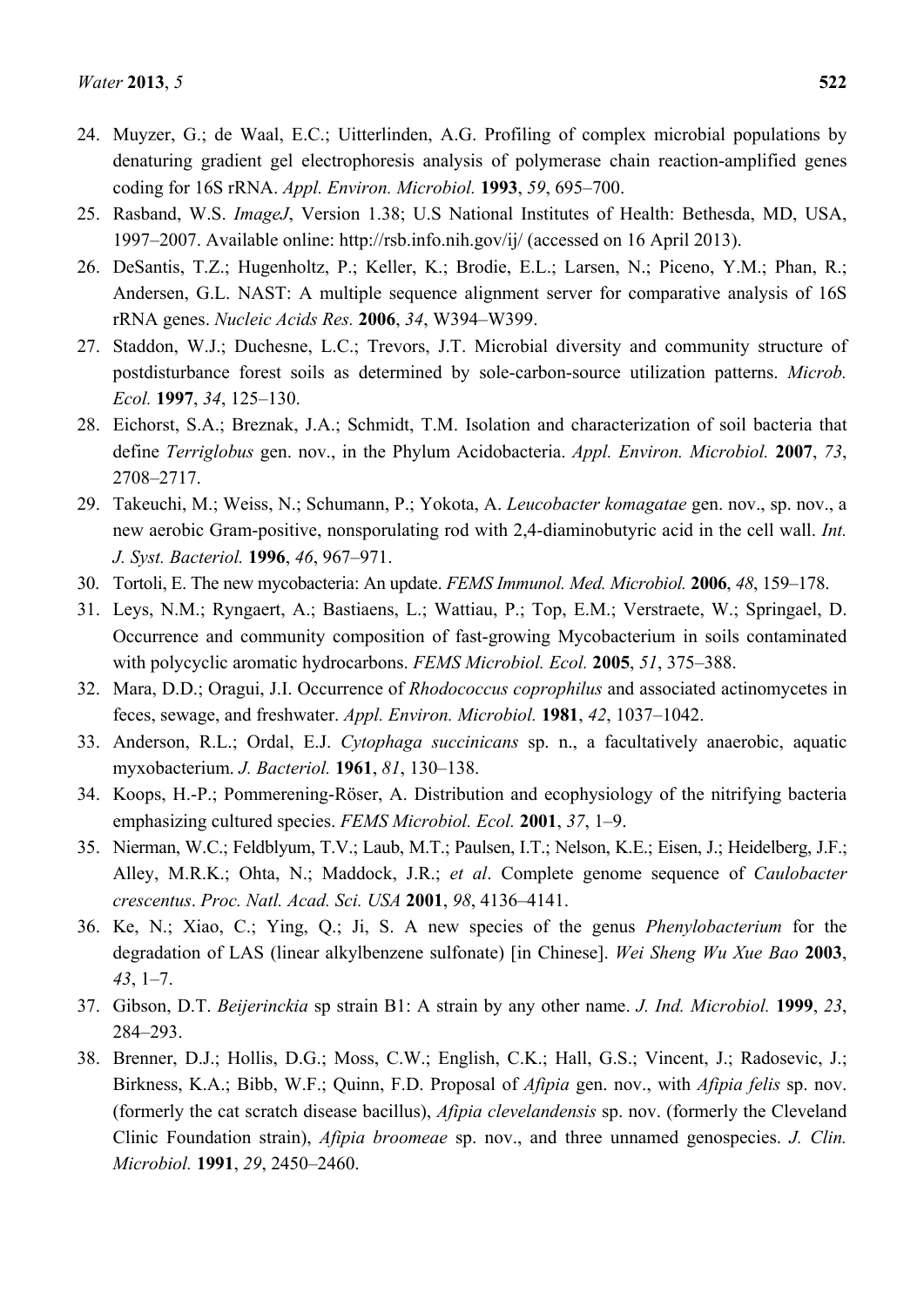- 39. Rumjanek, N.G.; Dobert, R.C.; van Berkum, P.; Triplett, E.W. Common soybean inoculant strains in Brazil are members of *Bradyrhizobium elkanii*. *Appl. Environ. Microbiol.* **1993**, *59*, 4371–4373.
- 40. Bock, E.; Koops, H.-P.; Möller, U.C.; Rudert, M. A new facultatively nitrite oxidizing bacterium, *Nitrobacter vulgaris* sp. nov. *Arch. Microbiol.* **1990**, *153*, 105–110.
- 41. Hou, C.T.; Laskin, A.I.; Patel, R.N. Growth and polysaccharide production by *Methylocystis parvus* OBBP on methanol. *Appl. Environ. Microbiol.* **1979**, *37*, 800–804.
- 42. Takeuchi, M.; Hamana, K.; Hiraishi, A. Proposal of the genus *Sphingomonas* sensu stricto and three new genera, *Sphingobium*, *Novosphingobium* and *Sphingopyxis*, on the basis of phylogenetic and chemotaxonomic analyses. *Int. J. Syst. Evol. Microbiol.* **2001**, *51*, 1405–1417.
- 43. Schulze, R.; Spring, S.; Amann, R.; Huber, I.; Ludwig, W.; Schleifer, K.H.; Kämpfer, P. Genotypic diversity of *Acidovorax* strains isolated from activated sludge and description of *Acidovorax defluvii* sp. nov. *Syst. Appl. Microbiol.* **1999**, *22*, 205–214.
- 44. Mergaert, J.; Webb, A.; Anderson, C.; Wouters, A.; Swings, J. Microbial degradation of poly(3-hydroxybutyrate) and poly(3-hydroxybutyrate-co-3-hydroxyvalerate) in soils. *Appl. Environ. Microbiol.* **1993**, *59*, 3233–3238.
- 45. Achenbach, L.A.; Michaelidou, U.; Bruce, R.A.; Fryman, J.; Coates, J.D. *Dechloromonas agitata* gen. nov., sp. nov. and *Dechlorosoma suillum* gen. nov., sp. nov., two novel environmentally dominant (per)chlorate-reducing bacteria and their phylogenetic position. *Int. J. Syst. Evol. Microbiol.* **2001**, *51*, 527–533.
- 46. Friedman, H.; Yamamoto, Y.; Klein, T.W. *Legionella pneumophila* pathogenesis and immunity. *Sem. Pediatr. Infect. Dis.* **2002**, *13*, 273–279.
- 47. Kalyuzhnaya, M.G.; Stolyar, S.M.; Auman, A.J.; Lara, J.C.; Lidstrom, M.E.; Chistoserdova, L. *Methylosarcina lacus* sp. nov., a methanotroph from Lake Washington, Seattle, USA, and emended description of the genus *Methylosarcina*. *Int. J. Syst. Evol. Microbiol.* **2005**, *55*, 2345–2350.
- 48. Lalucat, J.; Bennasar, A.; Bosch, R.; García-Valdés, E.; Palleroni, N.J. Biology of *Pseudomonas stutzeri*. *Microbiol. Molec. Biol. Rev.* **2006**, *70*, 510–547.
- 49. Baggi, G.; Barbieri, P.; Galli, E.; Tollari, S. Isolation of a *Pseudomonas stutzeri* strain that degrades o-xylene. *Appl. Environ. Microbiol.* **1987**, *53*, 2129–2132.
- 50. Zumft, W.G. The denitrifying prokaryotes. In *The Prokaryotes*; Balows, A., Ed.; Springer-Verlag: New York, NY, USA, 1992.
- 51. Kwon, S.W.; Kim, J.S.; Park, I.C.; Yoon, S.H.; Park, D.H.; Lim, C.K.; Go, S.J. *Pseudomonas koreensis* sp. nov., *Pseudomonas umsongensis* sp. nov. and *Pseudomonas jinjuensis* sp. nov., novel species from farm soils in Korea. *Int. J. Syst. Evol. Microbiol.* **2003**, *53*, 21–27.
- 52. Johansen, J.E.; Binnerup, S.J.; Kroer, N.; Mølbak, L. *Luteibacter rhizovicinus* gen. nov., sp. nov., a yellow-pigmented gammaproteobacterium isolated from the rhizosphere of barley (*Hordeum vulgare* L.). *Int. J. Syst. Evol. Microbiol.* **2005**, *55*, 2285–2291.
- 53. Christensen, P.; Cook, F.D. *Lysobacter*, a new genus of nonfruiting, gliding bacteria with a high base ratio. *Int. J. Syst. Bacteriol.* **1978**, *28*, 367–393.
- 54. Mergaert, J.; Cnockaert, M.C.; Swings, J. *Thermomonas fusca* sp. nov. and *Thermomonas brevis*  sp. nov., two mesophilic species isolated from a denitrification reactor with poly(epsilon-caprolactone) plastic granules as fixed bed, and emended description of the genus *Thermomonas*. *Int. J. Syst. Evol. Microbiol.* **2003**, *53*, 1961–1966.